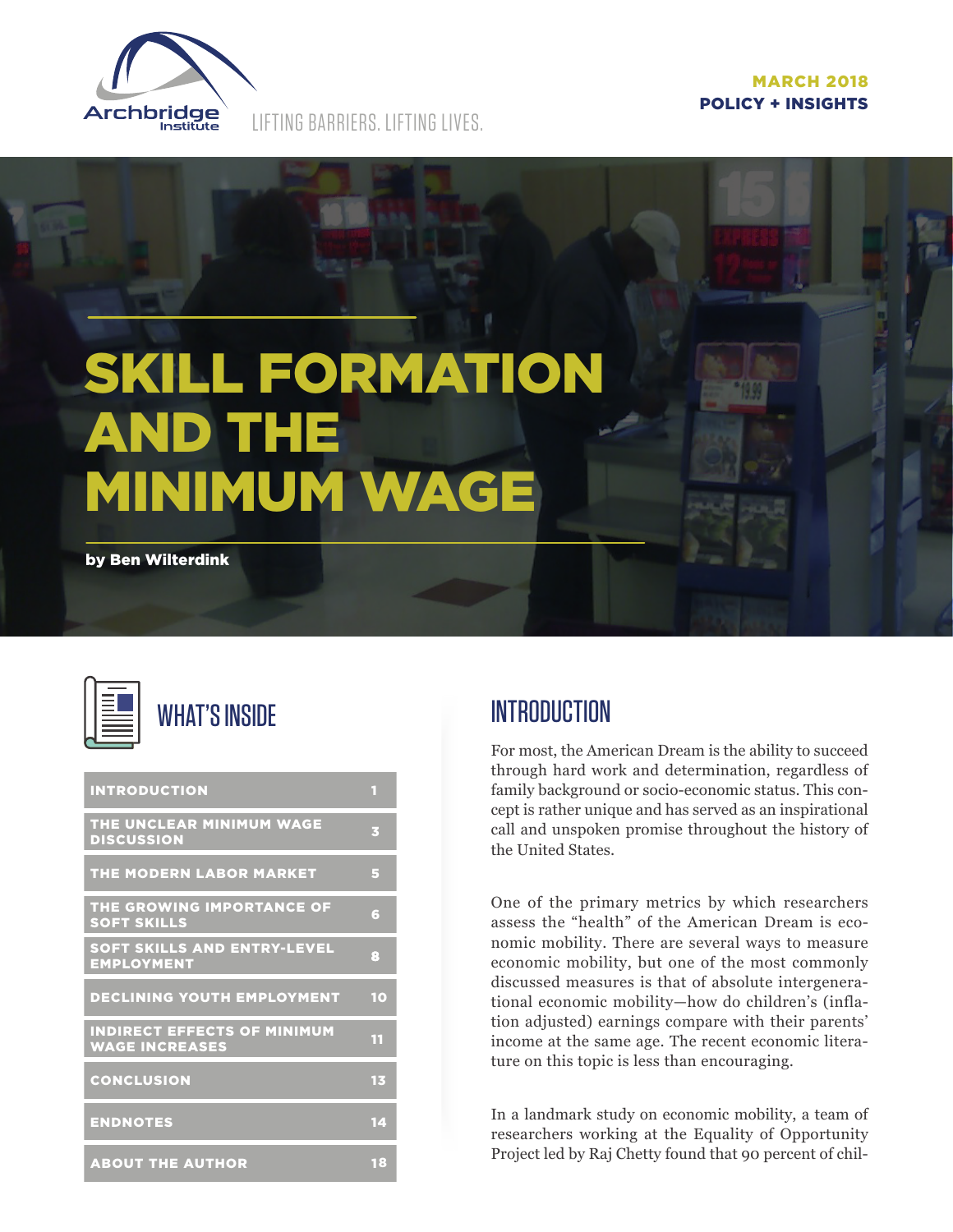dren born in 1940 earned more than their parents at the same age while only 50 percent of children born in the 1980s were able to do the same.<sup>1</sup> While these bleak statistics are discouraging, they are not the full story.

Additional research into rates of absolute economic mobility in America provides helpful context that can substantially change the picture. In the first installment of an economic mobility series published by the Archbridge Institute, Dr. Scott Winship examines contemporary rates of economic mobility in America using data from the Panel Study of Income Dynamics (PSID).<sup>2</sup> While much of his research complements the Chetty et. al. study, Winship finds that after adjusting for changes in family size, accounting for government transfer payments, and using a different formula to measure inflation, about 73 percent of children born in the 1980s are earning more than their parents were at the same age.

Despite some disagreements on the precise measurement of absolute intergenerational economic mobility, today (after taking the rising cost of living into account) nearly three in four adults live better off than their parents did (as seen in Figure 1).3 Still, when it comes to preserving the American Dream, there is certainly room for improvement.

While many factors are relevant to increase the rate of upward economic mobility, creating good paying job opportunities and boosting wages are top priorities if the American Dream is to be preserved. This is one reason that increasing the minimum wage has become such a popular prescription for policymakers focused on both fighting income inequality and increasing economic opportunity. The debate about the immediate employment and wage effects of increasing the minimum wage has not been



Source: Analysis by Dr. Scott Winship of the Panel Study of Income Dynamics (PSID). See Appendix 1 in *Economic Mobility, A State-of-the-Art-Primer: Contemporary Levels of Economic Mobility* for methodological details.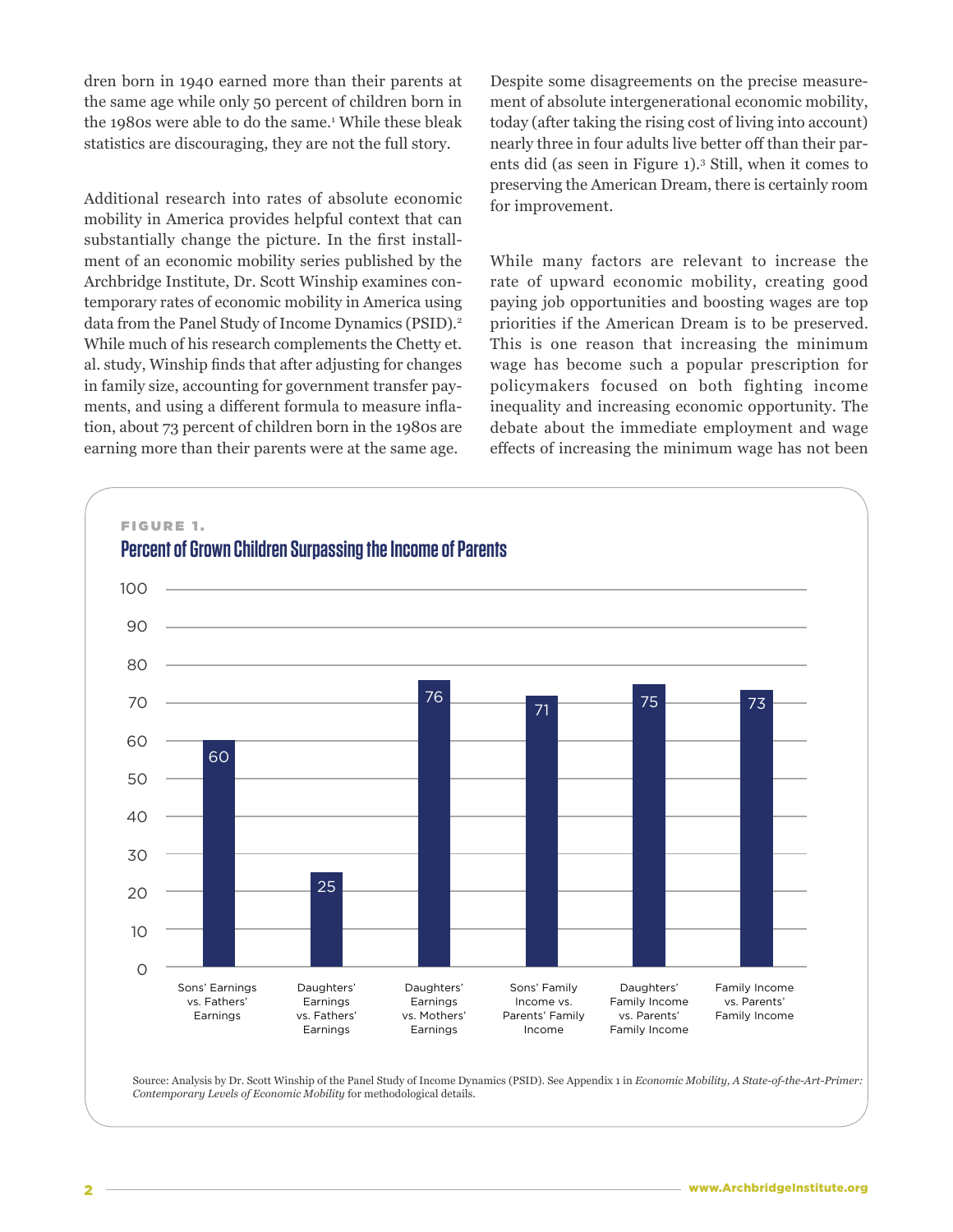definitively settled, with new studies (asserting a wide variety of different employment and wage effects ranging from mild to severe) being released often.4

Despite the uncertainty about the specific effects, it is increasingly clear that the most lasting and consequential impact on economic mobility from increased minimum wages won't be found by examining these immediate effects. Policymakers should consider how increasing the minimum wage will affect the availability and opportunity for individuals to gain experience and skills. Acquiring the experience and skills needed to build the human capital necessary to climb the income ladder over a lifetime should be a primary concern for policymakers and has been quietly overlooked in the minimum wage discussion for far too long.

# THE UNCLEAR MINIMUM WAGE DISCUSSION

On the afternoon of June 20, 2014, celebrations rang out around City Hall in Seattle, Washington. Advocates of an increased minimum wage had secured their biggest victory yet; the Seattle City Council unanimously voted to increase the minimum wage from \$9.47 per hour (already the highest in the nation) to \$15 per hour.5 The increase would be phased-in over several years, and Mayor Ed Murray triumphantly announced, "Today we have taken action that will serve as a model for the rest of the nation to follow." The progressive Seattle City Council and Mayor Murray would see a dramatic increase in their public profiles and even become leading figures in the push to increase minimum wages across the country. Often touted by researchers as an effective mechanism to raise wages and encourage economic mobility, increasing the minimum wage has become a go-to policy reform for some policymakers looking to help low-income Americans.

But just over three years later, two conflicting studies examining the effects of the minimum wage would be released. Seattle Weekly obtained emails (through a public disclosure request) showing a coordinated public relations campaign between the Seattle Mayor's office, a researcher at the University of California, Berkeley, a think tank advocating for a \$15 minimum wage nationwide, and a New York-based public relations firm.<sup>6</sup> The intent of the communications was to hype a study produced by Michael Reich and his team at Berkeley that showed an increase in the pay of Seattle restaurant workers with an effect on restaurant jobs that was "not statistically distinguishable from zero." The results from that

study countered more negative findings from a team of researchers at the University of Washington (specifically commissioned by Mayor Murray years earlier to study the effects of the Seattle minimum wage increase). The University of Washington research team found that any income gains from the higher minimum wage were offset by a larger reduction in hours worked—resulting in a net reduction in payment of \$125 per month for low wage workers in 2016.7

Although researchers at the University of Washington had access to a more robust data set than the team at Berkeley, the debate is still considered by many to be unsettled. Skirmishes like these date back at least several decades and show little indication of being definitively resolved any time in the near future.

Despite the ongoing discussions, it is not controversial to note that there are at least some negative employment effects associated with increasing the minimum wage too much, although what amount is "too much" is hotly debated. As the price for labor increases (mandated by an increase in the minimum wage), the demand for that labor decreases.

Of course, the exact decisions employers make to offset mandated increases in labor costs will vary. Employers may forgo expansion or hire fewer employees many opting for automation as a cheaper substitute. In addition to making up costs by reducing employees, or holding back the hiring of additional employees, prices for consumers may also rise and some current employees could see a reduction in hours, hourly pay, or other benefits. These adjustments are particularly difficult to absorb for employers with thin profit margins, such as most restaurants.8

#### *When facing higher minimum wages, employers may forgo expansion or hire fewer employees—many opting for automation as a substitute.*

In his 2014 State of the Union Address, President Obama urged Congress to increase the minimum wage from \$7.25 per hour to \$10.10 per hour. The Congressional Budget Office "scored" the proposal and estimated that if such a change were implemented, about 500,000 people would lose their jobs as a result.9 Driving this point home in a somewhat tongue-in-cheek blog post, American Enterprise Institute scholar Mark Perry points out the incon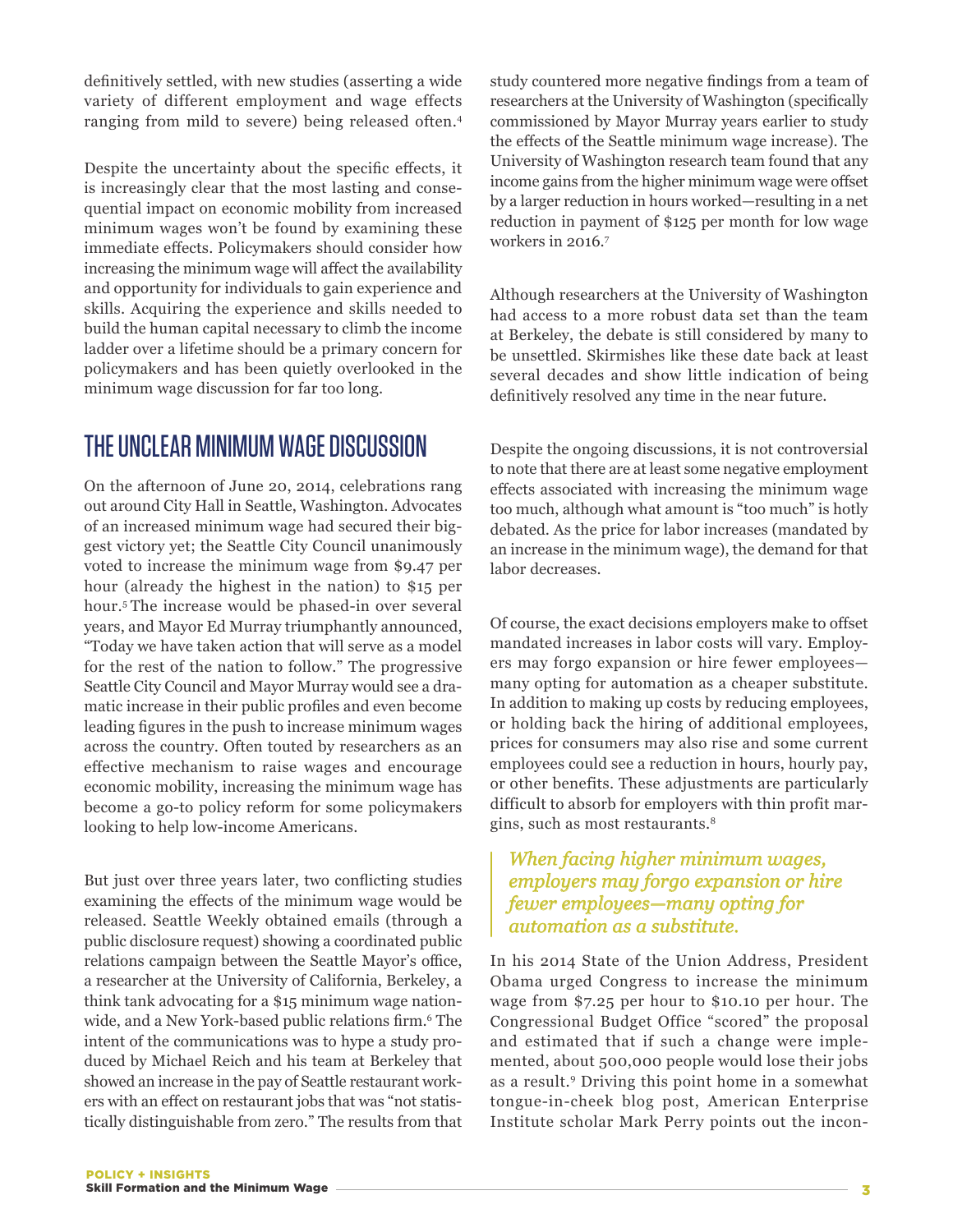sistency of Seattle's \$15 minimum wage supporters who claim that the increased labor cost will have no effect on employment while also supporting the city's sugary beverage tax on the belief that the increased cost will deter its purchase.10

Still, some have persuasively argued that increasing the minimum wage would have a negligible impact on jobs as long as the wage does not get too high. In 1992, Princeton Economist Alan Krueger (who would later serve as chairman of President Obama's Council of Economic Advisors) conducted an analysis of fast food employment in New Jersey and Pennsylvania when New Jersey increased its minimum wage from \$4.25 per hour to \$5.05 per hour. Though Pennsylvania did not increase their minimum wage, there was virtually no difference in fast food restaurant employment between the two states following New Jersey's increase.11 Of course, critics will note that this discrepancy occurred at a time before automation became as cheap or widely available as it is today.12

Writing in the *New York Times* in 2015, Alan Krueger warns readers of the dangers in pushing for the now-popular \$15 minimum wage saying, "Research suggests that a minimum wage set as high as \$12 an hour will do more good than harm for low-wage workers, but a \$15-an-hour national minimum wage would put us in uncharted waters, and risk undesirable and unintended consequences."13 Even economists who consider modest increases in the minimum wage as having more positive than negative effects overall emphasize that the amount of increase is critically important. Within this group, very few have publicly endorsed the \$15 per hour wage popular among current minimum wage increase supporters.

Despite this scant support among economists, the fight for \$15 continues with California, New York, and the District of Columbia poised to reach that threshold in the next few years. The Heritage Foundation conducted an economic analysis of the employment impact of a \$15 minimum wage for each state and estimated that by 2021 California would lose 981,000 jobs, New York would lose 434,000 jobs, and DC would lose 11,000 jobs.<sup>14</sup>

In some ways, the \$15 minimum wage debate seems to focus less on economic arguments and more on moral or political justifications. When signing California's

\$15 minimum wage increase into law, Governor Jerry Brown famously said, "Economically, minimum wages may not make sense. But morally, socially, and politically they make every sense …"15

Stopping short of the \$15-per-hour threshold, some researchers, academics, and policymakers are interested in the economic effects of raising the minimum wage more modestly. Many poverty alleviation efforts include increasing the minimum wage as an anti-poverty measure or as a way to help the working poor. On this front however, there is good reason to be suspicious that such increases would be helpful to the targeted population. A 2010 study by Joseph J. Sabia and Richard V. Burkhauser examined minimum wage increases between 2003 and 2007. The authors concluded:

Our results show that recent minimum wage increases between 2003 and 2007 had no effect on state poverty rates. Moreover, the proposal to raise the federal minimum wage to \$9.50 per hour is unlikely to be any better at reducing poverty because (i) most workers (89.0%) who are affected are not poor, (ii) many poor workers (48.9%) already earn hourly wages greater than \$9.50 per hour, and (iii) the minimum wage increase is likely to cause adverse employment effects for the working poor.<sup>16</sup>

These results should cause proponents of increasing the minimum wage to pause and consider how such a policy would affect the least well-off population. But while the employment and wages effects of minimum wage increases continue to garner the majority of research, there remain unanswered questions on how the minimum wage might affect individuals' earnings throughout their lives and even between generations—key questions for those focused on increasing economic mobility. Here, there is much less economic literature to explore, but some lessons can be learned from the multitude of studies examining different aspects of minimum wage increases.

In a thorough literature review on the topic, Seth Zimmerman of the Urban Institute looked at how minimum wages relate to economic mobility in particular. After reviewing multiple studies about the employment, wage, and incentive effects of the minimum wage, Zimmerman turns to absolute intergenerational mobility specifically. Perhaps unsurprisingly, there are few con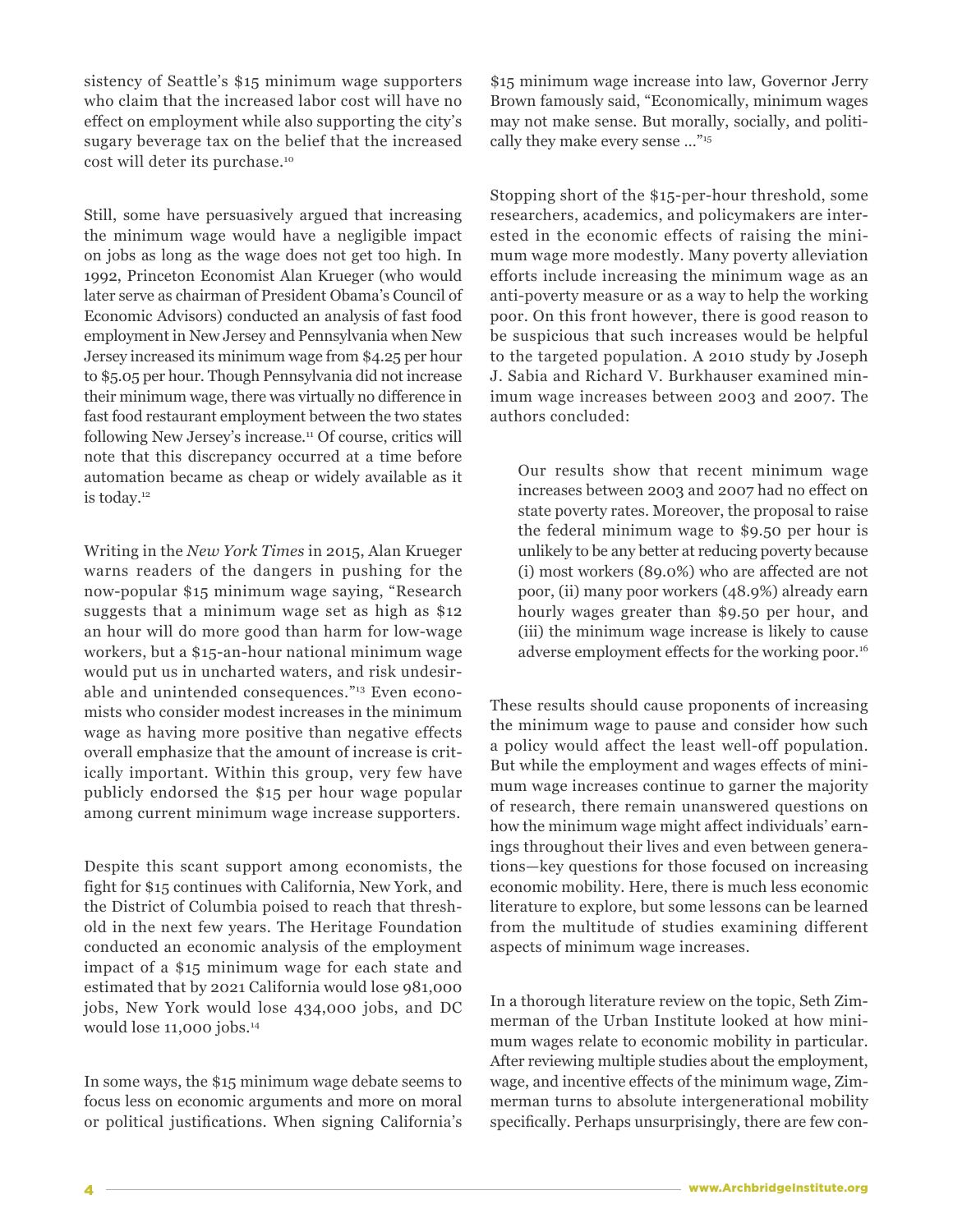crete conclusions that can be drawn. In discussing his key findings, he notes:

Historically, the impact of minimum wage laws on economic growth has been negligible. The suggestion that modest changes in the minimum wage will greatly depress absolute mobility rates therefore seems implausible. But, as is discussed in the Minimum Wage and Economic Inequality section, it is unclear that minimum wage laws have succeeded in lessening earnings and income inequality, even in the short term. This fact places arguments over the intergenerational impacts of the minimum wage squarely in the realm of speculation.<sup>17</sup>

In short, the effect of minimum wage increases on economic mobility remain unclear and probably will for some time. At the January 2018 American Economic Association meeting, researchers presented a variety of new papers analyzing the wage and employment effects of recent minimum wage increases across jurisdictions. There were at least two papers presented that found dramatic negative effects from increased minimum wages and at least three papers that found far fewer negative effects. While these papers featured a variety of different research methods, data sets, and assumptions, the result is an overall hazy picture of the exact immediate wage and employment effects of increased minimum wages for low-wage workers.<sup>18</sup>

Despite a lack of clarity on this point, there is increasing evidence that the entire discussion is misguided. In fact, this back and forth on direct employment and wage levels distracts from the much more important question surrounding the effects of increasing the minimum wage in a 21st century economy: How does increasing the minimum wage impact workers' ability to compete in a complex global economy? Furthermore, how might this dynamic affect the prospects for an individuals' ability to climb the income ladder?

Any effort to boost wages and increase job opportunities must begin with an acknowledgement of the radically different labor market new job seekers face compared with the one their grandparents or even parents encountered as they first sought employment. The opportunities available to those born in 1940 differ greatly from the opportunities for those born in 2010. While increasing the minimum wage would boost wages for workers who keep their jobs, hours, and benefits, the effects on workers who are somehow displaced may go beyond these immediate consequences. Understanding this shift in the nature of the labor market is an essential starting point in understanding exactly what skills are necessary to compete in the modern economy.

# THE MODERN LABOR MARKET

The modern global economy is highly complex, fast paced, and dynamic. Workers in the new economy can be expected to change jobs at much higher rates than past generations. One study found millennials will likely hold four different jobs by the time they reach age 32.<sup>19</sup> Furthermore, the same study noted that current workers were more likely than previous generations not just to switch jobs more often, but also to switch entire industries more often. These trends coincide with the increasing pressures of globalization and technological disruption that have dramatically changed the nature of work in a short period of time.

Despite recent rhetoric from prominent politicians about the negative effects of immigration, outsourcing, and globalization on employment, the biggest labor market disruptor appears to be automation.<sup>20</sup> A 2015 report from Ball State University examined job losses in the U.S. manufacturing sector and found that only about 13 percent of the job losses could be attributed to trade with the rest resulting from productivity enhancing technological advancements.<sup>21</sup> According to a 2015 paper published in the *American Economic Review*, between 1962 and 2005 the U.S. Steel industry experienced a 75 percent decline in its workforce (more than 400,000 workers) without any corresponding loss in output.<sup>22</sup>

#### *How does increasing the minimum wage impact workers' ability to compete in a complex global economy?*

The move toward greater automation is also reflected in the change of the American workforce from agricultural workers and tangible goods producers to primarily service providers. According to data from the St. Louis Federal Reserve Bank, 38 percent of jobs in the U.S. in 1945 were goods-producing compared with just 14 percent in 2017.<sup>23</sup> Among other things, this shift has been accompanied by a rising wage premium for highly skilled workers able to capture the productivity gains provided by capital investment in automation. However, this shift also produced a decline in job opportunities (particularly well-paying job opportunities) for unskilled or low-skill workers.<sup>24</sup>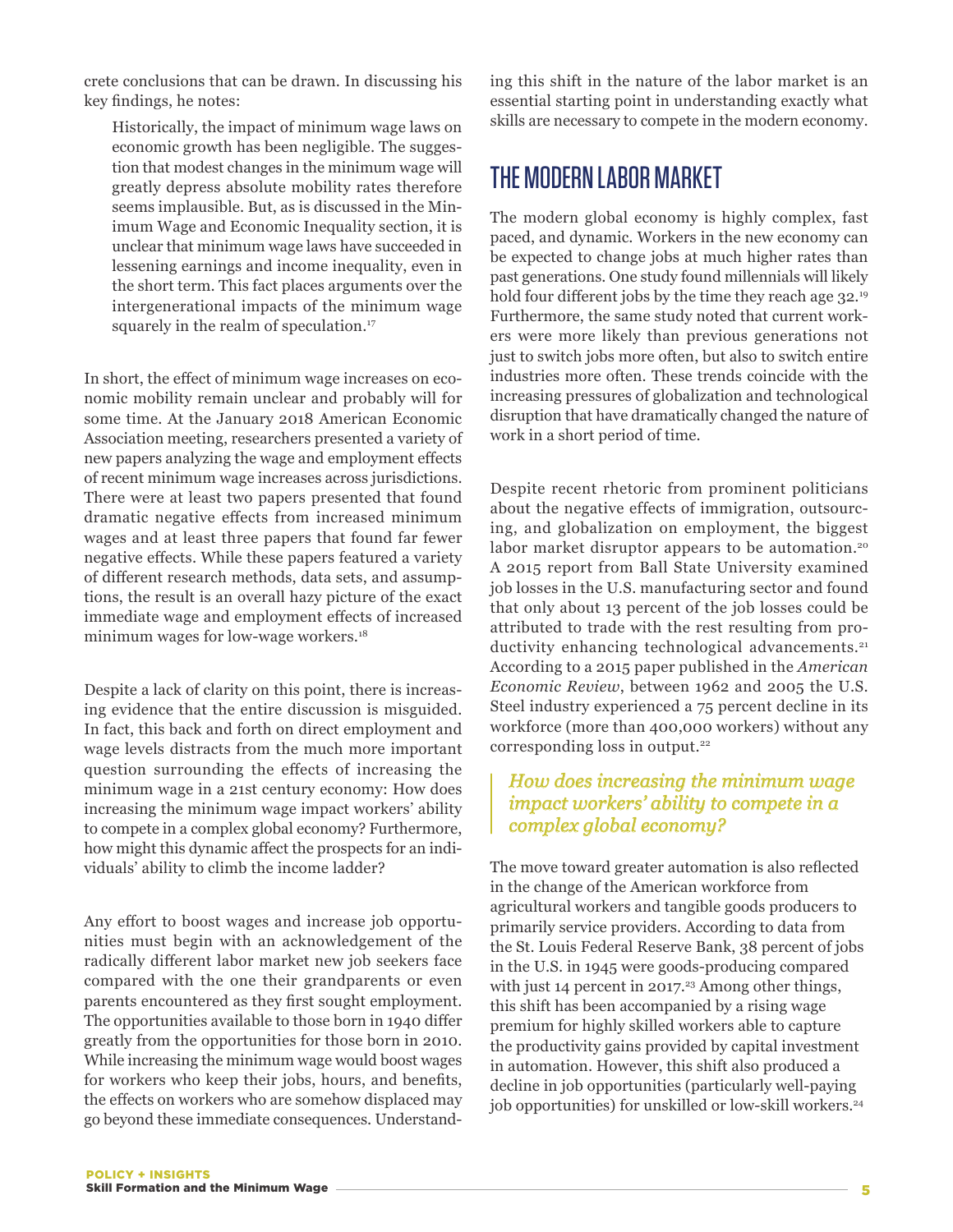It is worth pointing out that over time, technological innovations are far more beneficial than not. In addition to raising living standards and creating new employment opportunities, the e-commerce industry has added 400,000 jobs since 2007—far outweighing any job losses in traditional retail industries.<sup>25</sup> Technological innovation promotes productivity growth which is typically associated with wage growth as well.<sup>26</sup> So, while these changes are incredibly beneficial in the aggregate and over the long term, the result from the recent technological advancements is a labor market that seems to be much more volatile than in past generations.

# THE GROWING IMPORTANCE OF SOFT SKILLS

It is in the context of this rapidly shifting landscape that economists have begun to identify specific traits and skills that are likely to lead to an individual's success in the labor market. One key indicator for success is developing soft skills.27 Usually referring to interpersonal skills, communications skills, and social intelligence, soft skills are loosely defined as a broad set of competencies, behaviors, attitudes, and personal qualities that enable people to effectively navigate their environment, work well with others, perform well, and achieve their goals. Economists James Heckman and Tim Kautz of the University of Chicago documented the importance of soft skills in a landmark 2012 paper, "Hard Evidence on Soft Skills." That paper included a far-reaching survey of the literature around soft skills and found strong evidence that they are critically important predictors of future economic success.

Recent evidence suggests that these soft skills may have become an even more important factor for success in the modern labor market than traditional hard skills (or cognitive skills). A 2014 National Bureau of Economic Research paper from Kautz, Heckman, and others found that "[Soft skills'] predictive power rivals that of cognitive skills."28 Furthermore, a 2017 research paper examining the labor market in Sweden (often cited as one of the best performing nations in terms of economic mobility) from 1992 to 2013 found that "the labor market appears to increasingly value individuals possessing high non-cognitive relative to cognitive skills over time."29 It is becoming evident that equipping workers with soft skills is the most effective pathway to their future success. Additionally, the lack of soft skills is a significant detriment to workers' ability to gain employment in the first place.

A growing chorus of employers, researchers, and politicians routinely decry the so-called "skills gap" or "skills mismatch" where workers do not have the requisite skill sets that employers are seeking. A wide variety of solutions have been proposed to rectify this gap, but most tend to focus on teaching students more hard skills before they enter the labor market. A common approach advocates for increasing STEM (Science, Technology, Engineering, and Math) curriculum in schools. Unfortunately, the role of soft skills in ensuring employment is too often left out of such conversations, even though the evidence suggests that employees with soft skills are what employers want. In a detailed 2014 paper for the National Bureau of Economic Research, University of Pennsylvania professor Peter Cappelli cites one such survey:

The Computer and Technology Industry Association (2012) produced an unusually detailed report, again based on a survey of employers, where 93 percent of employers responding said that they had a skills gap. Yet 90 percent also responded that they are at least "moderately close" to "where they want to be" with respect to skills, only 15 percent said that a factor in their skill problem was insufficient focus on STEM education, and only 20 percent reported that the problem was a limited pool of skilled IT workers, the essence of the STEM skill shortage argument. A large part of their perceived skill gaps had to do with "soft skills"- work ethic and motivation (almost 20 percent said that their concern was only soft skills, and about half reported that it was equally divided between "hard" and "soft skills").30

The Computer and Technology Industry Association survey is hardly an outlier when it comes to measures of what employers report are their challenges in finding qualified applicants to fill job openings. According to a more recent article in the *Wall Street Journal*:

A recent LinkedIn survey of 291 hiring managers found 58% say the lack of soft skills among job candidates is limiting their company's productivity.

In a Wall Street Journal survey of nearly 900 executives [in 2015], 92% said soft skills were equally important or more important than technical skills. But 89% said they have a very or somewhat difficult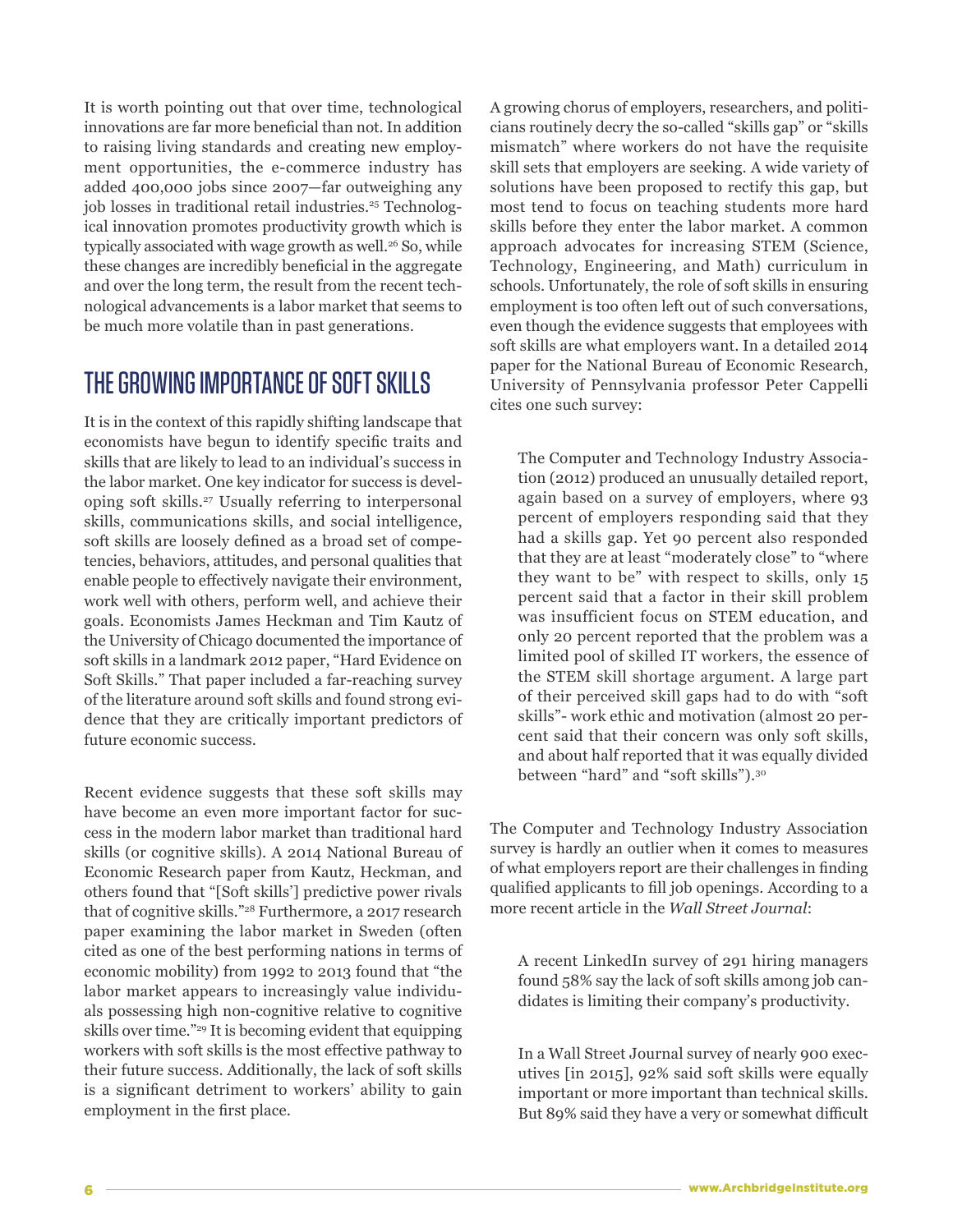time finding people with the requisite attributes. Many say it's a problem spanning age groups and experience levels.31

If the myriad of academic research papers and employer surveys leave any doubts regarding the importance of soft skills, the real-world experience of employment agencies should put them to rest. Bob Funk, Chairman, CEO, and founder of Express Employment Professionals, one of the nation's largest job agencies, sat down with William McGurn of the *Wall Street Journal* in September 2017 to discuss the modern labor market and his experience spending more than 20 years finding people employment:

This experience gives Mr. Funk some definite and timely—notions about getting ahead in today's America. Like everyone else, he talks about education and skills. But what he means by these words may be a little different from how they are used in the Harvard Business Review.

Start with skills. Hard skills and experience, he says, are only half the equation, and not the important half. He shares a small brochure his company puts out summarizing a recent survey of employers. "So many people do not realize how important the soft skills are to unlocking job opportunity," he says.

In order, the survey found the top five traits employers look for are as follows: attitude, work ethic/integrity, communication, culture fit, critical thinking.<sup>32</sup>

Perhaps a response to the criticism from McGurn, the November 2017 edition of the *Quarterly Journal of Economics* featured a study documenting the growing importance of soft skills in the labor market from David Deming, a professor at Harvard's Kennedy School. Deming's research showed that over the past several decades, the labor market has been increasingly favoring social skills, particularly the ability to work well in teams. Specifically, Deming finds:

Between 1980 and 2012, jobs requiring high levels of social interaction grew by nearly 12 percentage points as a share of the U.S. labor force. Math-intensive but less social jobs—including many STEM occupations—shrank by 3.3 percentage points over the same period. Employment and wage growth were particularly strong for jobs requiring high levels of both math skill and social skills.33

One particularly interesting finding was the evolution of jobs that were not math-intensive but were more social. This group ranked just behind the highmath, high-social jobs in both wage growth and job opportunities. As Figure 2 shows, from 1980 to 2012, jobs requiring high social skills (regardless of math requirements) grew as a share of employment opportunities while jobs that did not require social skills shrank as a share of employment opportunities.

The study, Deming noted in an interview with the *Harvard Gazette*, "grew out of Deming's sense that employers' desire for strong social skills in new hires was being ignored." Part of this could be due to the fact that economists lack effective ways to measure traits like "teamwork" or "leadership," as Deming suggests.<sup>34</sup> However, his study was one such attempt at this kind of measurement, particularly related to an individual's ability to work well in a team. Although Deming doesn't believe that STEM jobs and other occupations requiring hard skills will go away, there is evidence to suggest that social skills will become increasingly important.35

In addition to the growing evidence that soft skills are incredibly valuable in the modern labor market, there is also evidence that soft skills themselves are an important factor in increasing upward intergenerational economic mobility. In a late 2014 *Chicago Fed Letter*, economist Bhashkar Mazumder compared country-level differences in rates of intergenerational economic mobility and differences in a variety of skills. Soft skills, or non-cognitive skills as he calls them, were found to be uniquely significant. Mazumder writes:

In particular, I find that inequality in an index of "noncognitive skills" explains as much or more of the variation in intergenerational mobility than inequality in traditional measures of cognitive skills such as numeracy, literacy, and problem solving. An emerging line of research has argued that personality traits such as perseverance and grit play an important role in socioeconomic success.36

While Mazumder is careful not to assert causation from this correlation, there is a clear connection between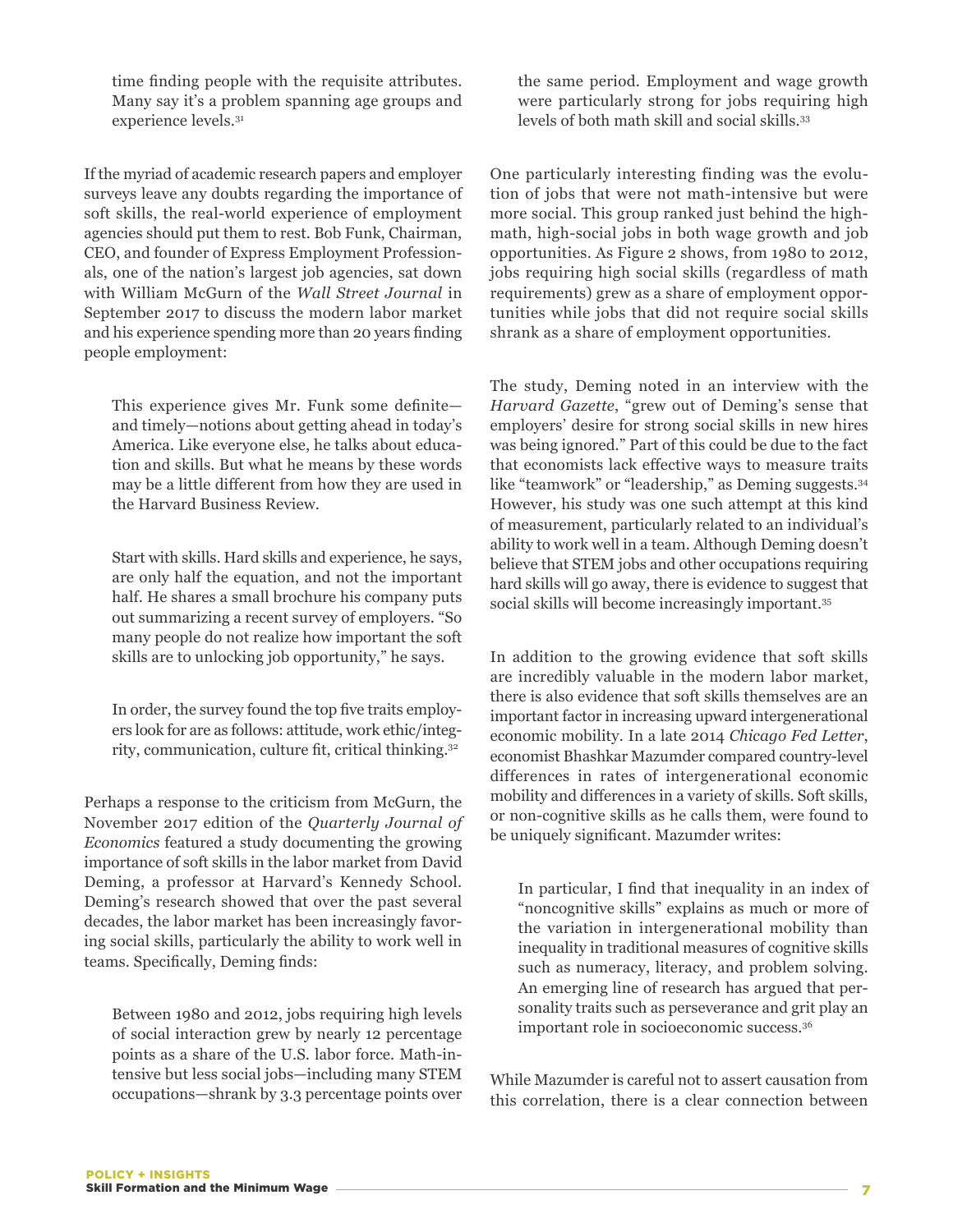these soft skills and economic mobility. For policymakers interested in ensuring a positive trend of upward mobility, creating an environment in which workers can develop and sustain soft skills should be a top priority.

# SOFT SKILLS AND ENTRY-LEVEL EMPLOYMENT

So how do workers gain the soft skills necessary for success in the modern economy? While there are many ways for individuals to gain these soft skills, there is a strong consensus that starting early matters. In a 2014 paper, Kautz et. al. note, "Skill development is a dynamic process, in which the early years lay the foundation for successful investment in later years. … workplace-based programs that teach character skills are promising."37 Although much of the research emphasizes early childhood education or other kinds of early childhood development, learning soft skills remains an important part of development through adolescence and early adulthood. For example, a 2015 report from

USAID concludes, "Theoretical literature suggests that adolescence and young adulthood are optimal times to develop and reinforce these skills."38 Additionally, a growing body of evidence suggests that actually working, or at least being in a workplace environment, is a key indicator of successful soft skill development. In a 2005 book based on a far reaching longitudinal study of 1,000 students, *Working and Growing Up in America*, University of Minnesota Sociologist Jeylan Mortimer concludes the following:

… high school students who work even as much as half-time are in fact better off in many ways than students who don't have jobs at all. Having parttime jobs can increase confidence and time management skills, promote vocational exploration, and enhance subsequent academic success. The wider social circle of adults they meet through their jobs can also buffer strains at home, and some of what young people learn on the job—not least, responsibility and confidence—gives them an advantage in later work life.<sup>39</sup>

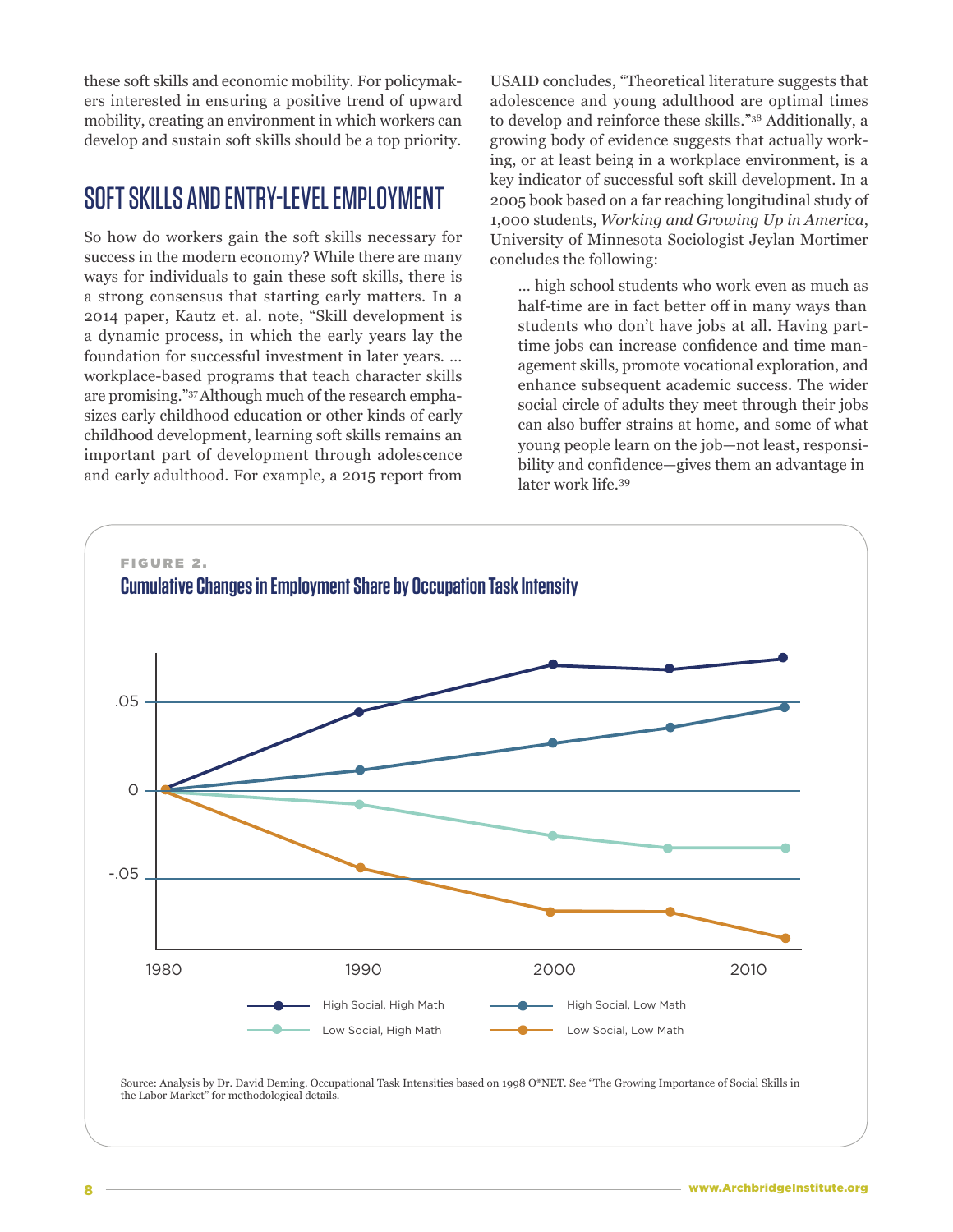Dr. Mortimer's conclusions are consistent with more recent research as well. In a 2014 report for the Employment Policies Institute titled "The Lasting Benefits of Early Work Experience," economists Charles Baum and Christopher Ruhm "find clear evidence that part-time work by young adults—both during senior year of high school, and during the summer months— translates to future career benefits that include higher hourly wages, increased annual earnings and less time spent out of work." But the benefit doesn't stop in high school, the report's executive summary states:

Most importantly, the economists find that this career benefit of entry-level work persists in the long term: Young adults who graduated high school in the late 1970s and early 1980s and worked part-time during their senior year saw a career benefit 5-10 years after graduation—and the earnings differential still existed nearly 30 years later. … Drs. Ruhm and Baum demonstrate that these future career benefits are occurring specifically as a result of the career experience that's gained in early work experience.40

Bob Funk summarizes these findings rather succinctly, stating in no uncertain terms, "Those low-paying, entrylevel jobs are good training for the soft skills you need for upward mobility."41 This view has had many champions, ranging from *Dirty Jobs* host Mike Rowe to former CEO of CKE restaurants, which includes Carl's Jr. and Hardees, Andy Puzder.42,43 There is a broad academic consensus around what kinds of skills are likely to lead to success in the modern economy and also a growing consensus about how and when people are most likely to obtain those skills.

#### *Increased minimum wages represent the largest threat to the continued availability of entry-level work.*

These findings are consistent with new research that examines the returns to work and education across different birth cohorts. In an NBER working paper released in December 2017 titled "Changes Across Cohorts in Wage Returns to Schooling and Early Work Experiences," researchers found that previous studies in this area have likely overstated the wage returns to education. This was particularly true for more recent cohorts. In their concluding remarks, researchers outlined some of their key findings as follows:

First, the failure of previous estimates to account for the influences of accumulated actual work experience and its endogenous determination results in sizable overstatements of the wage returns to schooling or degree attainment. Second, we find that the returns to various types of school and work experiences significantly differ both within and between cohorts. For example, we find evidence that the returns to an extra year of in-school or full-time work are larger than the returns to an extra year of schooling and have increased for more recent cohorts.44

As it turns out, entry-level employment is likely the best way to prepare for a successful career—or it is at least a major component. Gaining skills required to improve productive capacity, either soft skills or hard skills, is the key to achieving a higher earnings potential and improving economic mobility. At the same time, increased minimum wages represent the largest threat to the continued availability of entry-level work. This threat is both direct and indirect in nature—first, those most sensitive to the direct negative employment effects of minimum wage increases are those already earning the minimum wage, and second (and more importantly), there is an increasing body of research demonstrating that higher minimum wages indirectly destroy entry-level jobs themselves.

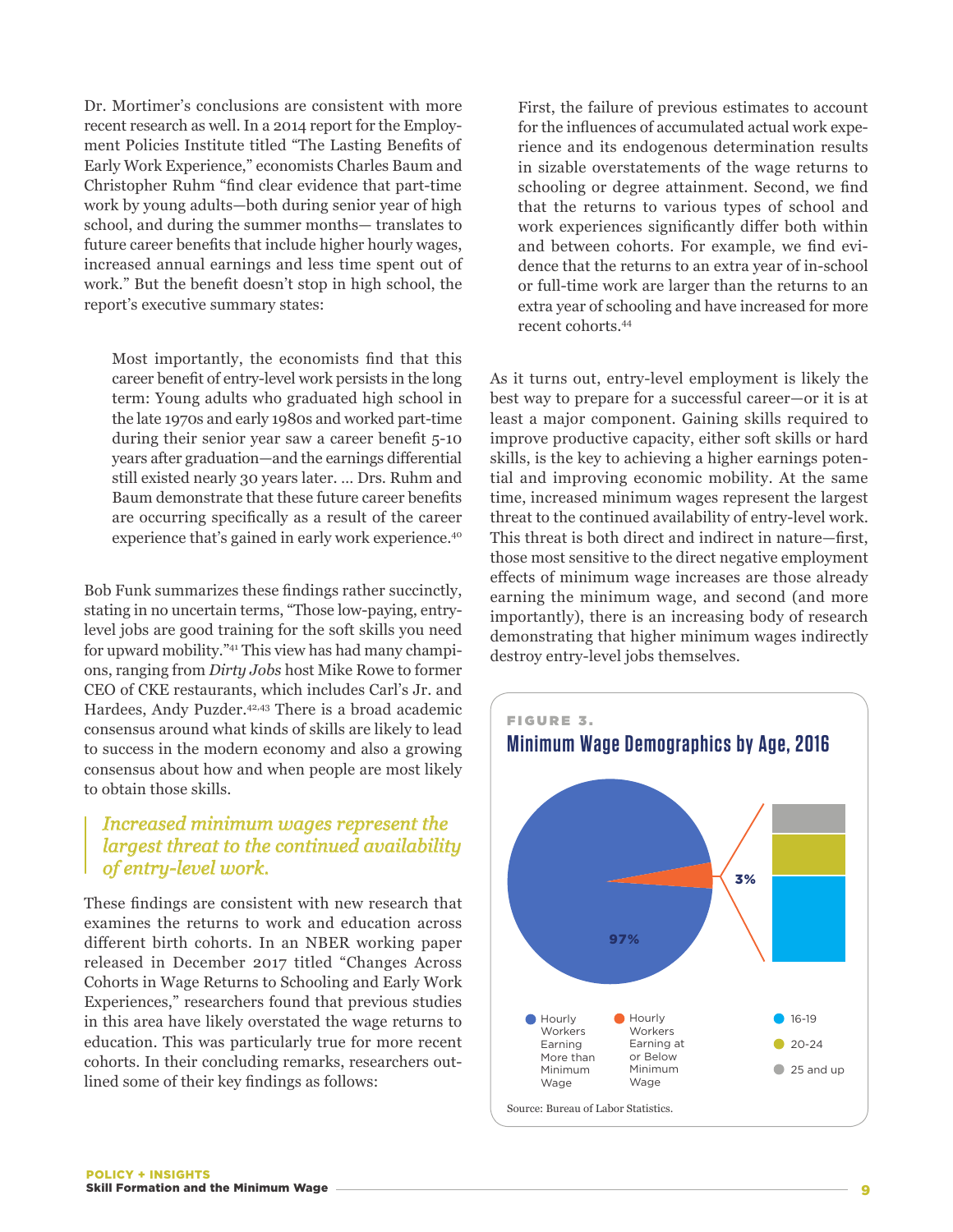# DECLINING YOUTH EMPLOYMENT

According to the Bureau of Labor Statistics (BLS), workers earning the minimum wage or less represented about 1.4 percent of the total labor force and 2.7 percent of all hourly workers in 2016.45 Importantly, this is generally a young population. According the BLS report, "Although workers under age 25 represented only about one-fifth of hourly paid workers, they made up about half of those paid the federal minimum wage or less." This means that when the minimum wage is increased, those who lose their jobs are disproportionally likely to be younger workers—particularly teenagers—building the most essential skill set for future success: soft skills.

Over the past 20 to 30 years, teenage employment has plummeted. During the 1980s and 1990s, teenage employment was about 44 percent on average. By 2012, that average had fallen to 26.4 percent. Even when accounting for summer jobs, rates of teenage employment have been in significant decline at least since 2000.46 According to the Bureau of Labor Statistics, the (seasonally adjusted) labor force participation rate for teenagers aged 16 to 19 in January 2000 was 52.2 percent. By January, 2017 that figure had dropped to just 35.4 percent.47 In 2010, the Bureau of Labor Statistics released a report titled "The early 2000s: a period of declining summer employment rates," citing increases in the minimum wage as a contributing factor in the decline.48 While many factors are partially responsible for this decline, there is a robust body of research concluding that increases in the minimum wage have a particularly negative effect on youth employment.

Time and again, economists conducting research since the 1990s on the impact of increased minimum wages on youth (and/or teenage) employment have reached similar findings. Increased minimum wages lead to significant declines in rates of youth and/or teenage employment. In a 1995 study, Dr. David Neumark used state-level data from 1979 to 1992 to estimate the effects of then-President Clinton's push to raise the

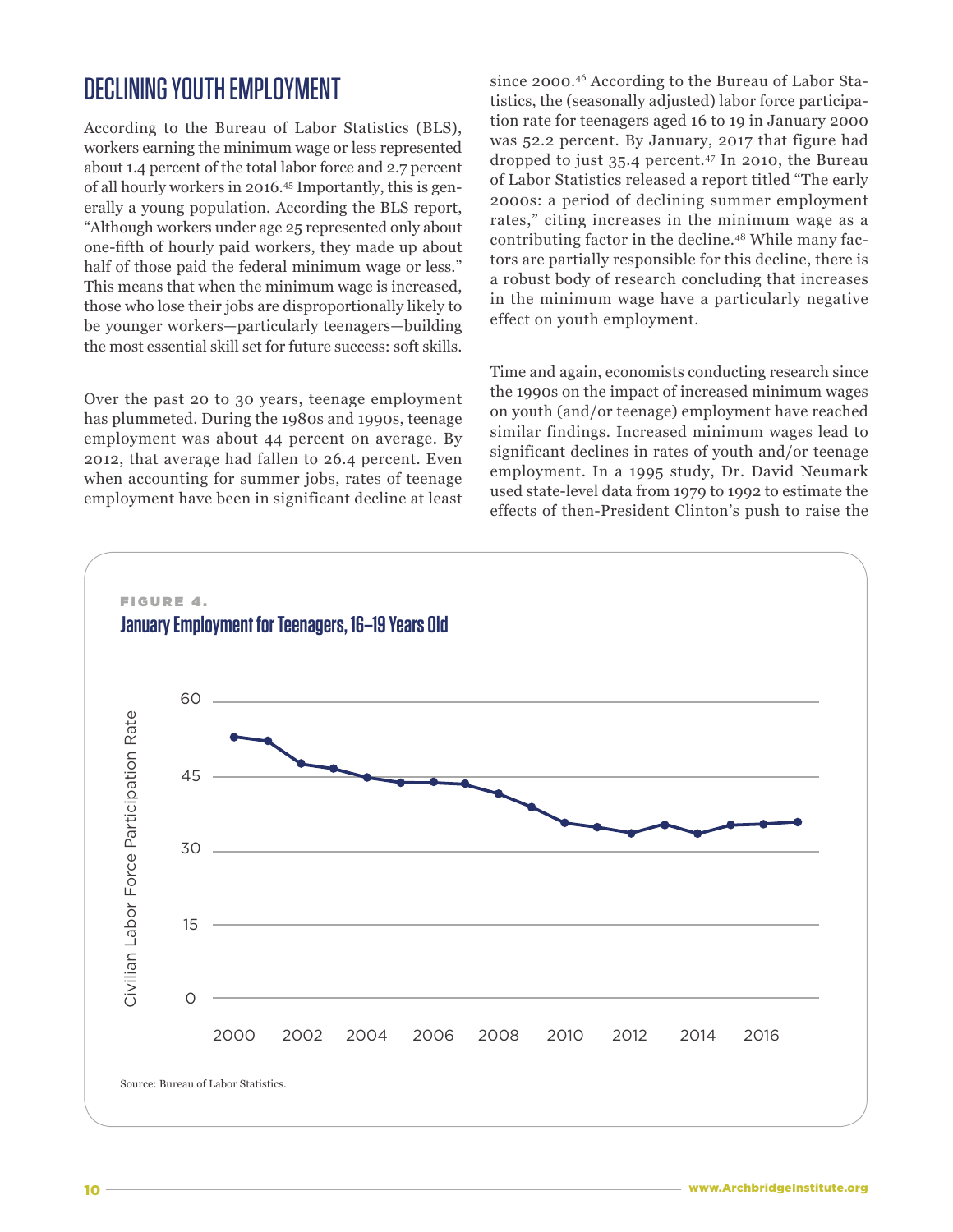federal minimum wage to \$5.15 per hour. Neumark estimated that such a change would increase by about two percentage points the number of youths aged 16 to 19 that were idle (neither in school nor working).49

In a 2006 study focused on retail and small business employment, University of Georgia economist Joseph Sabia summarized his findings on the effect of increased minimum wages on teenage employment in the retail sector:

A 10 percent increase in the minimum wage is associated with a 2.7 to 4.3 percent decline in teen employment in the retail sector, a 5 percent decline in average retail hours worked by all teenagers, and a 2.8 percent decline in retail hours worked by teenagers who remain employed in retail jobs. These results increase in magnitude when focusing on the effect on small businesses. A 10 percent increase in the minimum wage is associated with a 4.6 to 9.0 percent decline in teenage employment in small businesses and a 4.8 to 8.8 percent reduction in hours worked by teens in the retail sector.<sup>50</sup>

In a 2007 study on the impact of increased minimum wages on teen employment throughout the economy more generally, Ohio University economists Charlene Kalenkoski and Donald Lacombe found that "… a 10% increase in the effective minimum wage is associated with a 3.2% decrease in youth employment ..."<sup>51</sup> More recent research from Dr. Kalenkoski builds on these findings and suggests that fewer employment opportunities for teenagers is likely to lead to a decrease in lifetime earnings. In a 2016 report for the IZA World of Labor Journal, Dr. Kalenkoski writes:

Minimum wages reduce employment opportunities for youths and create unemployment. Workers miss out on on-the-job training opportunities that would have been paid for by reduced wages upfront but would have resulted in higher wages later. Youths who cannot find jobs must be supported by their families or by the social welfare system. Delayed entry into the labor market reduces the lifetime income stream of young unskilled workers.<sup>52</sup>

While these effects alone should give policymakers pause when considering an increase to the minimum wage, new research shows that the indirect effects of the minimum wage are likely of much larger consequence.

### INDIRECT EFFECTS OF MINIMUM WAGE INCREASES

As noted earlier, automation is an increasingly disruptive force on the modern economy. As advancing technology more frequently allows, jobs become automated when the cost of traditional labor exceeds the cost of the capital investment required to purchase the labor-saving technology. In other words, jobs will automate when buying the machine becomes less expensive than paying someone to do the work. This usually occurs in periods of innovation that make technology cheaper, but it also occurs when traditional labor becomes more expensive, often a result of minimum wage increases. The restaurant industry in particular is full of anecdotes to illustrate the point. McDonald's accelerated deployment of automated kiosks after facing pressure from union activists to increase its wages.53 Panera and Wendy's have also increasingly turned to automation to decrease their labor costs.54

Some restaurants that cannot afford to automate will try to find other ways of absorbing increased labor costs, but many simply close. In a 2017 study published by the Harvard Business School, Dara Lee Luca and Michael Luca examine the impact of increased minimum wages on firm exit in the restaurant industry. By using data from recent city-level increases in the minimum wage, the authors find that higher minimum wages increase overall exit rates for restaurants, although the quality of the restaurant is important.55 For instance, the likelihood of firm exit by a restaurant with a 3.5 star rating on Yelp (the median restaurant rating in the area of study) increased by 14 percent for each \$1 increase in the minimum wage while the increases had no effect on firm exit for restaurants with a 5 star Yelp rating.<sup>56</sup> There are several possible reasons for this discrepancy, but one likely answer is that higher rated restaurants tend to be higher end or even fine dining and, according to the job site Indeed.com, the average salary for a server in a fine dining restaurant is about \$60,000 per year—far above even a \$15 minimum wage.57

However, when businesses have the capital to invest in substitutes for labor, they typically will as the price of labor increases. Furthermore, these effects are not isolated to the restaurant industry alone. New research from Grace Lordan of the London School of Economics and David Neumark of the University of California, Irvine concludes that increasing the minimum wage hastens the adoption of automation across a wide range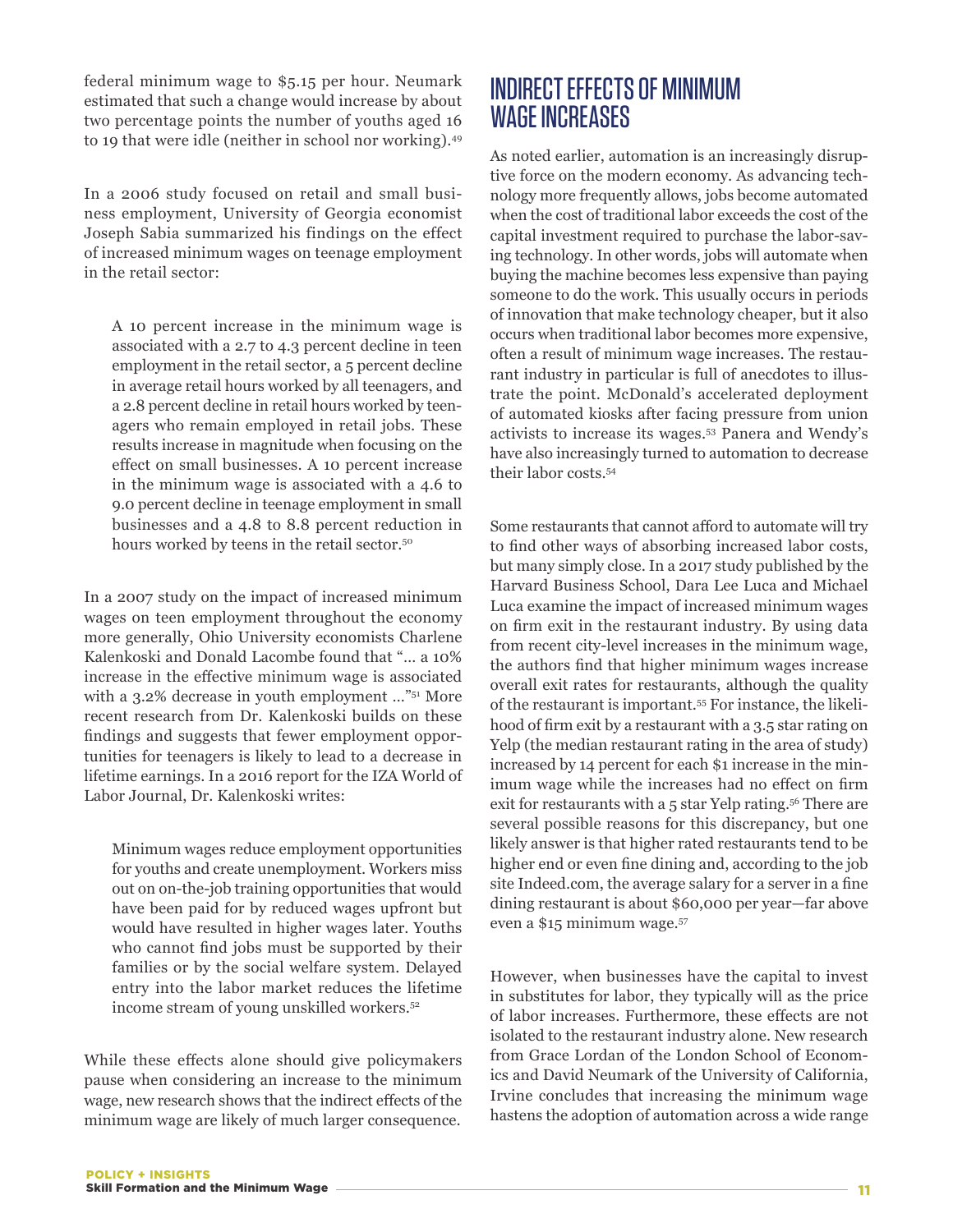of industries, not just restaurants. The authors describe their findings:

Based on CPS [Census Population Survey] data from 1980-2015, we find that increasing the minimum wage decreases significantly the share of automatable employment held by low-skilled workers, and increases the likelihood that lowskilled workers in automatable jobs become unemployed. The average effects mask significant heterogeneity by industry and demographic group, including substantive adverse effects for older, low-skilled workers in manufacturing. The findings imply that groups often ignored in the minimum wage literature are in fact quite vulnerable to employment changes and job loss because of automation following a minimum wage increase. … Our estimates suggest that an increase of the minimum wage by \$1 (based on 2015 dollars) decreases the share of low-skilled automatable jobs by 0.43 percentage points.<sup>58</sup>

These findings complement those of a previous study from Jonathan Meer and Jeremy West which concluded that the true cost of increasing the minimum wage was not necessarily in jobs lost but in those that were never created. In their late 2013 paper, Meer and West note, "we find that the minimum wage reduces net job growth, primarily through its effect on job creation by expanding establishments. These effects are most pronounced for younger workers and in industries with a higher proportion of low-wage workers."59 Speaking at a research seminar in 2015, Jonathan Meer put the issue more bluntly:

… essentially, the minimum wage reduces the rate of job growth rather than leading to substantial job losses that are readily seen in the data. It's not that people get fired, it's that they're never hired in the first place. That's particularly problematic because of the importance of early-career labor market experience.<sup>60</sup>

These effects are not likely to soften anytime soon. Researchers at Oxford University have estimated that 47 percent of U.S. occupations are "at risk" to be computerized in the coming years.<sup>61</sup> Taken together, these findings reveal serious consequences of higher minimum wages that are almost never discussed in the typical debates surrounding the direct and immediate employment and wage effects of the policy. In short, the current discussions about the minimum wage ignore its most important effects.

#### *"It's not that people get fired, it's that they're never hired in the first place." – Jonathan Meer*

But that is changing, and commentators are beginning to discuss this phenomenon more openly. In a recent article for *Bloomberg View*, Noah Smith discusses the Neumark and Lordan study and concludes that increased automation might be a good thing because automation increases productivity and raises living standards by spurring innovation. Smith writes:

[Growth Economist Paul] Romer hypothesized that low labor costs are actually bad for development, because they reduce the incentive to innovate and invent. Seen in this light, automation resulting from high minimum wages could be a long-term blessing. As long as humans find new useful things to do, installation of automated kiosks, self-checkout machines and industrial robots will be a boon to the workers' wealth. There will be a period of adjustment, in which some low-wage workers are hurt. … But ultimately, as long as human labor doesn't become superfluous, faster automation is a good thing.<sup>62</sup>

While it is certainly true that increased capital investment in labor-saving technology is a net benefit for society over time (increasing productivity, wages, and living standards), abrupt government interventions (such as artificially raising the cost of traditional labor by increasing the minimum wage) that distort the pace of its adoption can have serious consequences. Faster automation may increase innovation and spur spending on computerized kiosks and the like, but employers are paying for that new technology at a rate above the (pre-minimum wage increase) cost of traditional labor. The gap between the market rate for that labor and the cost of the technology represents a dead-weight loss to the economy. Technological advancement (and trade liberalization) often displace some workers while creating opportunities for others with the aggregate result being an overall wealthier society. However, these "adjustments" have usually been the result of natural market forces rather than government interventions.

One key insight Smith hits on, though, is the importance of human labor not becoming superfluous. As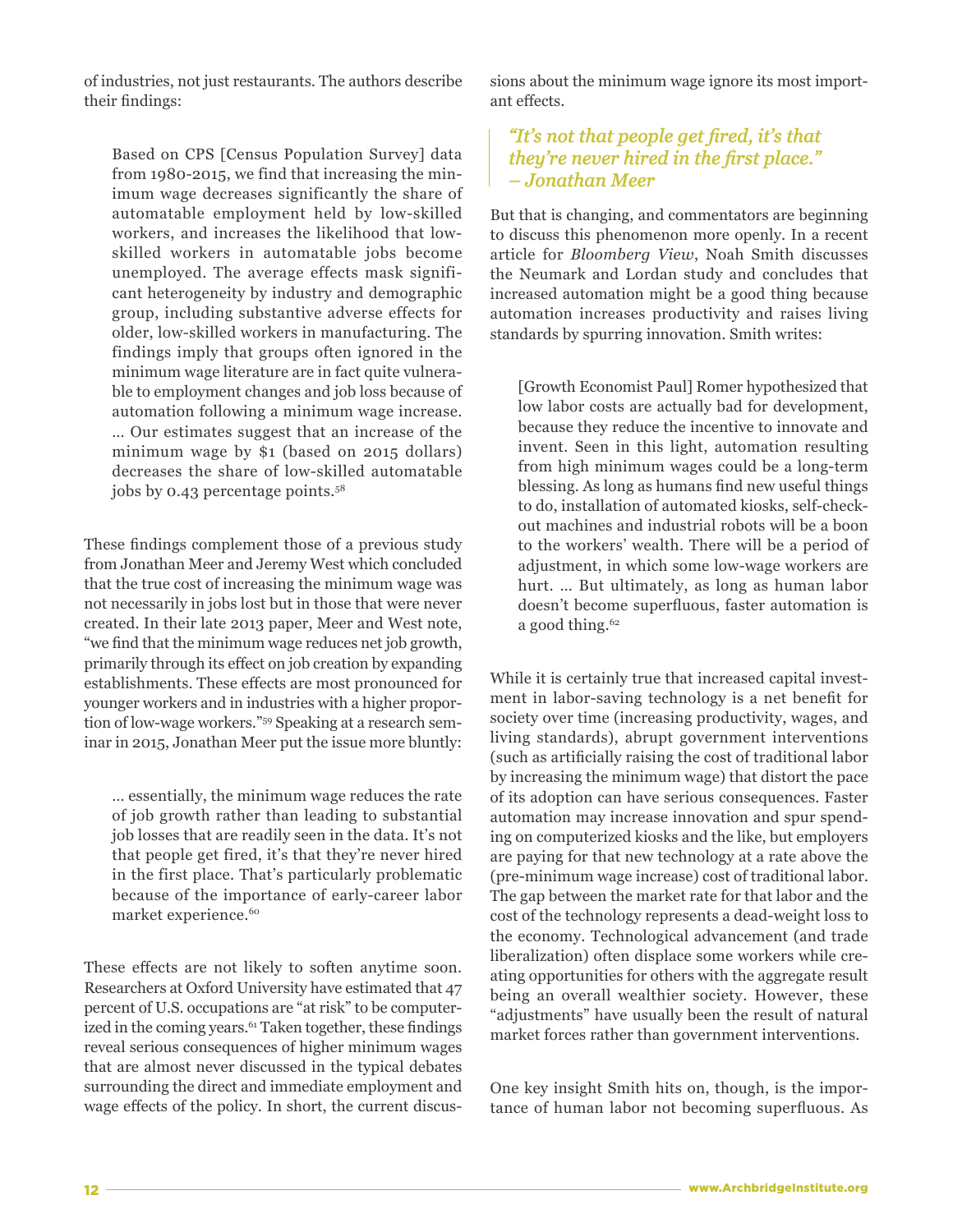automation continues to occur, it seems that the competitive advantage that humans hold is in being human. As Harvard education economist David Deming proposes, perhaps because machines are taking over the routine work, skilled jobs are becoming less routine. Work that emphasizes social interaction and relies heavily on soft skills is only going to become more common as automation continues.63 Ensuring that our public policies do not inhibit the best opportunities for the next generation of American workers to gain and grow these skills is critically important.

# CONCLUSION

The American Dream is still well within reach for the next generation, but the skills required to secure it have changed dramatically. The modern labor market has shifted and, rather than disappearing, the path to a middle-class life has changed as well. Employees are far less likely to stay with one employer for an extended period of time. The economy is now much more service oriented rather than goods oriented. Soft skills are of increasing importance for wage growth and economic success.

Our understanding of the shifting nature of the economy, what is necessary for success in the new labor market, and the effects of increasing the minimum wage on the availability of entry-level jobs has greatly improved in the past several years. These are all important factors to be considered when making policy recommendations. Unfortunately, their implications have not made their way into most discussions around increasing the minimum wage—which instead focus almost exclusively on immediate employment and wage effects.

These debates will and should continue, but are likely to remain inconclusive for the foreseeable future. The discussion about the effect of these policies should not be so narrow. The development of soft skills and the importance of gaining them at an early age should not be overlooked as policymakers strategize how to best equip the next generation of American workers. Just as we know entry-level work is essential to soft-skill development, it is equally clear that increasing the minimum wage jeopardizes those jobs—cutting off the most effective means of gaining the necessary skills for success. The evidence discussed here is far from a final word on the matter, but it is a necessary first step to a broader discussion about the roots of economic mobility.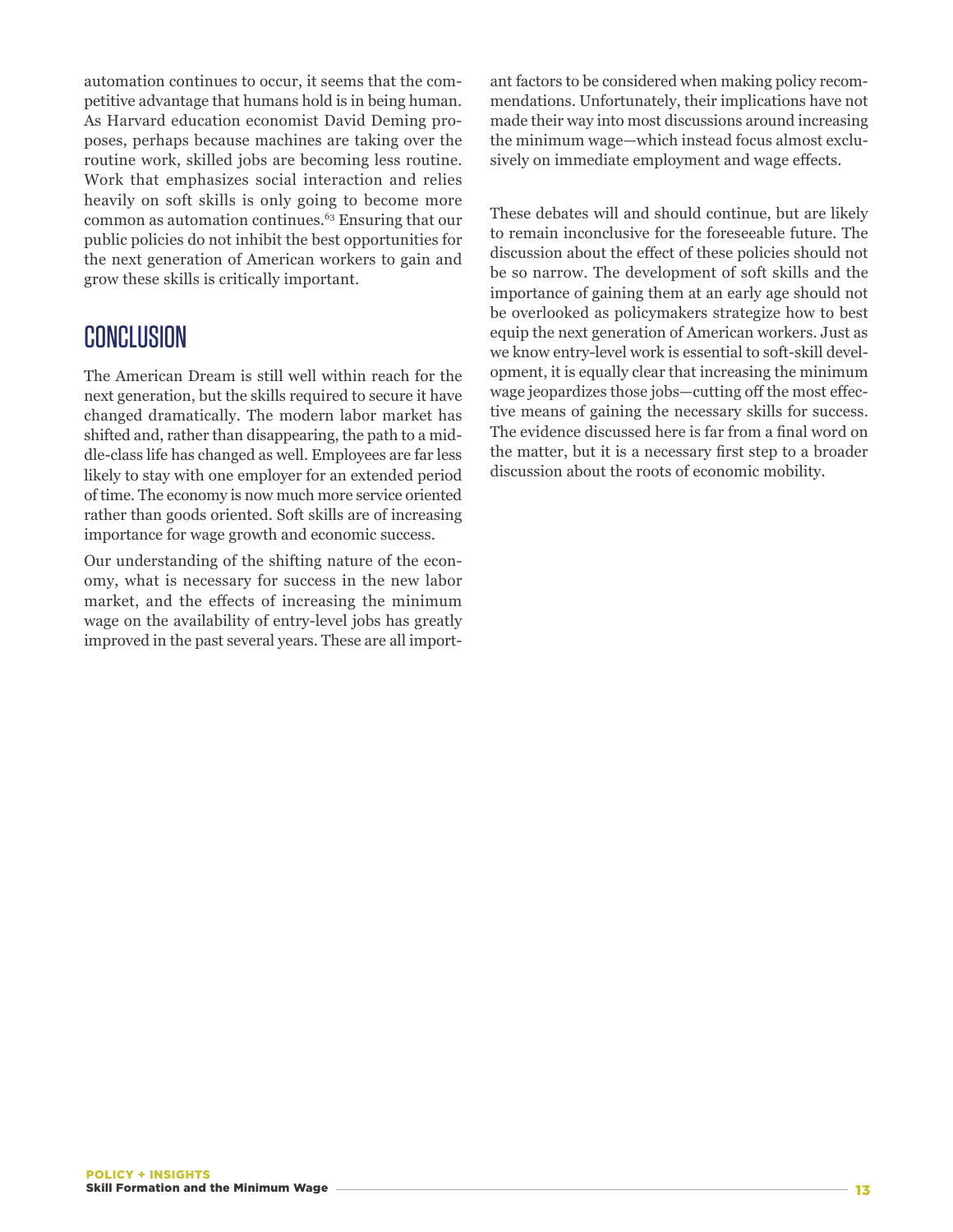# **ENDNOTES**

- <sup>1</sup> Chetty, Raj, David Grusky, Maximilian Hell, Nathaniel Hendren, Robert Manduca, and Jimmy Narang. "The fading American dream: Trends in absolute income mobility since 1940." *Science* 356, no. 6336 (2017): 398- 406. doi:10.1126/science.aal4617.
- <sup>2</sup> Winship, Scott. *Economic Mobility in America: Contemporary Levels of Economic Mobility*. Washington, DC: Archbridge Institute, 2017.
- <sup>3</sup> Ibid.
- <sup>4</sup> Smith, Noah. "Be Careful When Raising Minimum Wages." *Bloomberg View*, 11 January 2018, https://www. bloomberg.com/view/articles/2018-01-11/be-careful-when-raising-minimum-wages.
- <sup>5</sup> Thompson, Lynn, and Amy Martinez. "Seattle City Council approves historic \$15 minimum wage." *Seattle Times*, 2 June 2014, www.seattletimes.com/seattle-news/seattle-city-council-approves-historic-15-minimumwage/.
- <sup>6</sup> Person, Daniel. "Emails Show Mayor's Office and Berkeley Economist Coordinated Release of Favorable Minimum Wage Study." *Seattle Weekly*, 26 July 2017, www.seattleweekly.com/news/emails-show-mayorsoffice-berkeley-economist-coordinated-release-of-favorable-minimum-wage-study/.
- <sup>7</sup> Jardim, Ekaterina, Mark C. Long, Robert Plotnick, Emma van Inwegan, Jacob Vigdor, and Hilary Wething. "Minimum Wage Increases, Wages, and Low-Wage Employment: Evidence from Seattle," NBER Working Paper #23532, (June 2017).
- <sup>8</sup> Massow, Michael von. "Higher prices, reduced hours: Restaurants & minimum wage hikes." *The Conversation*, 7 January 2018, https://theconversation.com/higher-prices-reduced-hours-restaurants-and-minimum-wagehikes-89487.
- <sup>9</sup> "The Effects of a Minimum-Wage Increase on Employment and Family Income," Congressional Budget Office, 18 February 2014, https://www.cbo.gov/publication/44995.
- <sup>10</sup> Perry, Mark J. "Venn diagram of the day: Does the Law of demand apply to sugary drinks but not unskilled labor?" American Enterprise Institute, 7 June 2017, http://www.aei.org/publication/venn-diagram-of-theday-does-the-law-of-demand-apply-to-sugary-drinks-but-not-unskilled-labor/.
- <sup>11</sup> Krueger, Alan B. "The Minimum Wage: How Much is too Much?" *The New York Times*, 9 October 2015, https:// www.nytimes.com/2015/10/11/opinion/sunday/the-minimum-wage-how-much-is-too-much.html?mcubz=2.
- <sup>12</sup> Tilley, Jonathan. "Automation, robotics, and the factory of the future." *McKinsey & Company*, September 2017, https://www.mckinsey.com/business-functions/operations/our-insights/automation-robotics-and-thefactory-of-the-future.
- <sup>13</sup> Ibid.
- <sup>14</sup> Sherk, James. "How \$15-per-Hour Minimum Starting Wages Would Affect Each State." Heritage Foundation Issue Brief #4601, 17 August 2016, http://www.heritage.org/budget-and-spending/report/how-15-hourminimum-starting-wages-would-affect-each-state.
- <sup>15</sup> Shackford, Scott. "Gov. Brown Admits \$15 Minimum Wage Does Not Make Economic Sense, Approves It Anyway." *Reason*, 4 April 2016, http://reason.com/blog/2016/04/04/gov-brown-admits-15-minimum-wagedoes-no.
- <sup>16</sup> Sabia, Joseph J. and Richard V. Burkhauser. "Minimum Wages and Poverty: Will a \$9.50 Federal Minimum Wage Really Help the Poor?" *Southern Economic Journal*, 2010, 76(3), 592–623, http://cdn.theatlantic.com/ newsroom/img/posts/Sabia\_Burkhauser\_SEJ\_Jan10.pdf.
- <sup>17</sup> Zimmerman, Seth. "Labor Market Institutions and Economic Mobility." The Urban Institute. https://www.urban. org/sites/default/files/publication/31191/1001163-labor-market-institutions-and-economic-mobility.pdf.
- <sup>18</sup> Smith, Noah. "Be Careful When Raising Minimum Wages." *Bloomberg View*, 11 January 2018, https://www. bloomberg.com/view/articles/2018-01-11/be-careful-when-raising-minimum-wages.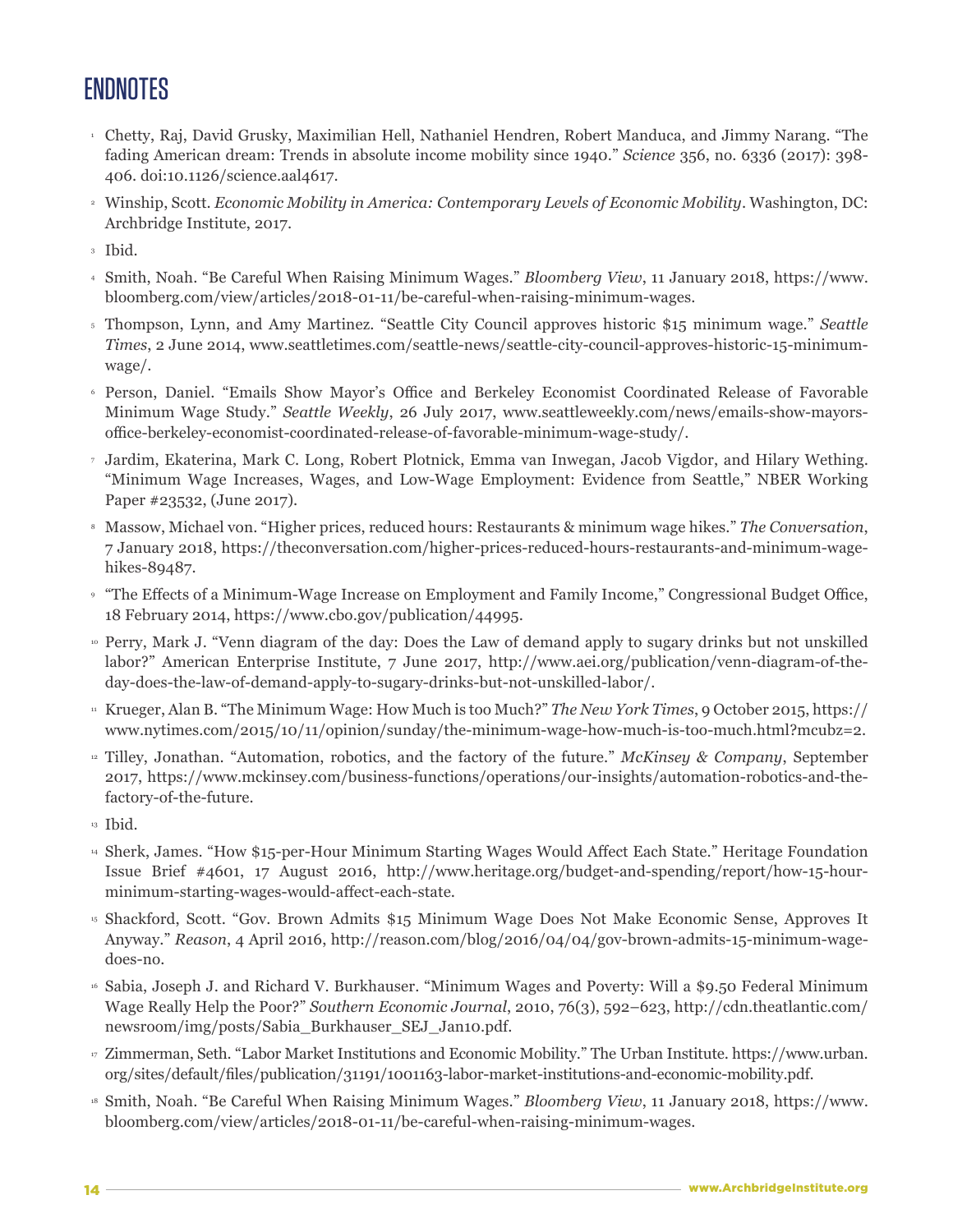- <sup>19</sup> Berger, Guy. "Will This Year's College Grads Job-Hop More Than Previous Grads?" Linked-in Official Blog, 12 April 2016, https://blog.linkedin.com/2016/04/12/will-this-year\_s-college-grads-job-hop-more-thanprevious-grads.
- <sup>20</sup> Miller, Claire Cain. "The Long-Term Jobs Killer is not China. It's Automation." *The New York Times*, 21 December 2016, https://www.nytimes.com/2016/12/21/upshot/the-long-term-jobs-killer-is-not-china-itsautomation.html.
- <sup>21</sup> Hicks, Michael J. and Srikant Devaraj. "The Myth and Reality of Manufacturing in America." Ball State Universtiy, June 2015, http://projects.cberdata.org/reports/MfgReality.pdf.
- <sup>22</sup> Collard-Wexler, Allan and Jan De Loecker. "Reallocation and Technology: Evidence from the US Steel Industry." American Economic Review. 2015, 105(1): 131–171, http://www.princeton.edu/~jdeloeck/CWDL\_AER.pdf.
- <sup>23</sup> McDonald, Steven. "Goods VS Services—The Decline of US Manufacturing Jobs." GAI Consultants, 6 April 2017, https://gaiconsultants.com/goods-vs-services/.
- <sup>24</sup> Buera, Francisco J. and Joseph P. Kaboski. "The Rise of the Service Economy." American Economic Review. http://www.econ.ucla.edu/fjbuera/papers/BK\_AER\_Final.pdf.
- <sup>25</sup> Johnston, Katie. "As Amazon booms, retail jobs shift." *Boston Globe*, 12 August 2017, https://www.bostonglobe. com/business/2017/08/12/amazon-booms-retail-jobs-shift/AAKEjq2kLsGgiMldh3ihRN/story.html.
- <sup>26</sup> Pethokoukis, James. "Why the gap between worker pay and productivity might be a myth." *AEIdeas Blog*, 23 July 2015, http://www.aei.org/publication/the-decline-of-unions-didnt-cause-the-growing-gap-between-payand-productivity-which-may-not-be-happening-either-study/.
- <sup>27</sup> Heckman, James J. and Tim D. Kautz. "Hard Evidence on Soft Skills," NBER Working Paper #18121, June 2012, http://www.nber.org/papers/w18121.pdf?mc\_cid=21f810148d&mc\_eid=%5bUNIQID%5d.
- <sup>28</sup> Kautz, Tim, James J. Heckman, Ron Diris, Bas ter Weel, and Lex Borghans. "Fostering and Measuring Skills: Improving Cognitive and Non-Cognitive Skills to Promote Life Success," NBER Working Paper #20749, December 2014, http://www.nber.org/papers/w20749.
- <sup>29</sup> Edin, Per-Anders, Peter Fredrikkson, Martin Nybom, and Björn Öckert. "The Rising Return to Non-Cognitive Skill," IZA DP No. 10914, July 2017, http://ftp.iza.org/dp10914.pdf.
- <sup>30</sup> Cappelli, Peter. "Skill Gaps, Skill Shortages and Skill Mismatches: Evidence for the US," NBER Working Paper #20382, August 2014, http://www.nber.org/papers/w20382.
- <sup>31</sup> Davidson, Kate. "Employers Find 'Soft Skills' Like Critical Thinking in Short Supply," *The Wall Street Journal*, 30 August 2016, https://www.wsj.com/articles/employers-find-soft-skills-like-critical-thinking-in-shortsupply-1472549400.
- <sup>32</sup> McGurn, William. "Bring Back the Work Ethic." *The Wall Street Journal*, 4 September 2017, https://www.wsj. com/articles/bring-back-the-work-ethic-1504549941.
- <sup>33</sup> Deming, David J. "The Growing Importance of Social Skills in the Labor Market." The Quarterly Journal of Economics 132, no. 4 (1 November 2017): 1593-1640. https://academic.oup.com/qje/ article/132/4/1593/3861633.
- <sup>34</sup> Powell, Alvin. "Golden Age for Team Players: Strong social skills increasingly valuable to employers, study finds." *Harvard Gazette*, 23 October 2017, https://news.harvard.edu/gazette/story/2017/10/social-skillsincreasingly-valuable-to-employers-harvard-economist-finds/.
- 35 Ibid.
- <sup>36</sup> Mazumder, Bhashkar. "Inequality in skills and the Great Gatsby curve." *Chicago Fed Letter*, No. 330, 2015, https://www.chicagofed.org/publications/chicago-fed-letter/2015/330.
- <sup>37</sup> Kautz, Tim, James J. Heckman, Ron Diris, Bas ter Weel, and Lex Borghans. "Fostering and Measuring Skills: Improving Cognitive and Non-Cognitive Skills to Promote Life Success," NBER Working Paper #20749, December 2014, http://www.nber.org/papers/w20749.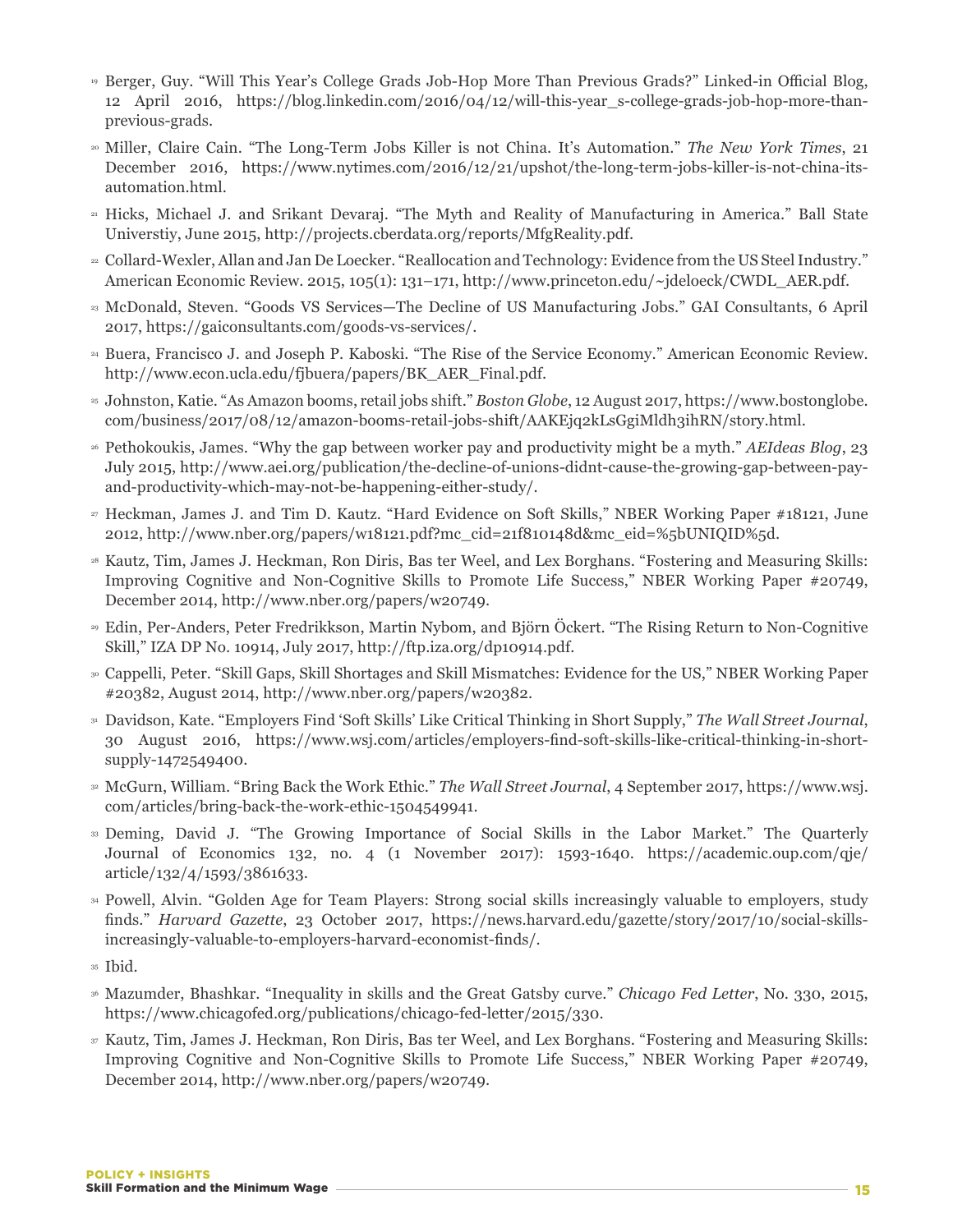- <sup>38</sup> Lippman, Laura H., Renee Ryberg, Rachel Carney, and Kristen A. Moore. "Workforce Connections: Key 'Soft Skills' That Foster Youth Workforce Success: Toward a Consensus Across Fields," USAID, June 2015, https:// www.usaid.gov/sites/default/files/documents/1865/KeySoftSkills.pdf.
- <sup>39</sup> Mortimer, Jeylan T. *Working and Growing Up in America*. Cambridge, MA: Harvard University Press, 2005.
- <sup>40</sup> Baum, Charles L. and Christopher J. Ruhm. "The Lasting Benefits of Early Work Experience," Employment Policies Institute, August 2014, https://www.epionline.org/wp-content/uploads/2014/08/EPI\_ LastingBenefitsofEarlyWorkExperience2.pdf.
- <sup>41</sup> McGurn, William. "Bring Back the Work Ethic." *The Wall Street Journal*, 4 September 2017, https://www.wsj. com/articles/bring-back-the-work-ethic-1504549941.
- <sup>42</sup> Sunde, Joseph. "Mike Rowe on the Minimum Wage: There's No Such Thing as a Bad Job," *Acton Institute PowerBlog*, 10 February 2015, http://blog.acton.org/archives/75794-mike-rowe-minimum-wage-theres-nothing-bad-job.html.
- <sup>43</sup> Gillespie, Nick and Ian Keyser. "Puzder on Minimum Wage, Automation, and Withdrawing as Trump's Labor Secretary Nominee: The former fast food restaurant CEO says a \$15 wage floor steals opportunities from entrylevel workers." *Reason*, 27 September 2017, http://reason.com/reasontv/2017/09/27/puzder-trump-laborminimum-wage.
- <sup>44</sup> Ashworth, Jared, V. Joseph Holtz, Arnaud Maurel, and Tyler Ransom. "Changes Across Cohorts in Wage Returns to Schooling and Early Work Experience," NBER Working Paper #24160, December 2017, http:// www.nber.org/papers/w24160.
- <sup>45</sup> "Characteristics of minimum wage workers, 2016," Bureau of Labor Statistics Report 1067, April 2017, https:// www.bls.gov/opub/reports/minimum-wage/2016/home.htm.
- <sup>46</sup> Clemens, Jeffrey. "The Minimum Wage and the Great Recession: Evidence from the Current Population Survey," NBER Working Paper #21830, December 2015, http://www.nber.org/papers/w21830.
- <sup>47</sup> U.S. Bureau of Labor Statistics, Civilian Labor Force Participation Rate: 16 to 19 years [LNS11300012], retrieved from FRED, Federal Reserve Bank of St. Louis; https://fred.stlouisfed.org/series/LNS11300012, November 27, 2017.
- <sup>48</sup> Morisi, Teresa L. "The early 2000s: a period of declining teen summer employment rates," Bureau of Labor Statistics, Monthly Labor Review, May 2010, https://www.bls.gov/opub/mlr/2010/05/art2full.pdf.
- <sup>49</sup> Neumark, David, and William Wascher. 1995b. "Minimum Wage Effects on School and Work Transitions of Teenagers." American Economic Review Papers and Proceedings. Vol. 85, no. 2 (May), pp. 244-49.
- <sup>50</sup> Sabia, Joseph J. "The Effect of Minimum Wage Increases on Retail and Small Business Employment." Employment Policies Institute, May 2006, https://www.epionline.org/wp-content/studies/sabia\_05-2006.pdf.
- <sup>51</sup> Kalenkoski, Charlene M. and Donald J. Lacombe. "Effects of Minimum Wages on Youth Employment: the Importance of Accounting for Spacial Correlation," Journal of Labor Research, December 2008, Vol. 29, No. 4, pp 303-317.
- <sup>52</sup> Kalenkoski, Charlene Marie. "The effects of minimum wages on youth employment and income," IZA World of Labor, March 2016, https://wol.iza.org/uploads/articles/243/pdfs/effects-of-minimum-wages-on-youthemployment-and-income.pdf?v=1.
- <sup>53</sup> "Minimum Wage Backfire." *The Wall Street Journal*, 22 October 2014, https://www.wsj.com/articles/ minimum-wage-backfire-1413934569?mg=prod/accounts-wsj.
- <sup>54</sup> Johnson, Hollis. "Fast food workers are becoming obsolete." *Business Insider*, 16 May 2016, http://www. businessinsider.com/self-service-kiosks-are-replacing-workers-2016-5.
- <sup>55</sup> Luca, Dara Lee and Michael Luca. "Survival of the Fittest: The Impact of the Minimum Wage on Firm Exit," *Harvard Business School NOM Unit Working Paper No. 17-088*, 11 April 2017, https://papers.ssrn.com/sol3/ papers.cfm?abstract\_id=2951110.
- <sup>56</sup> Ibid.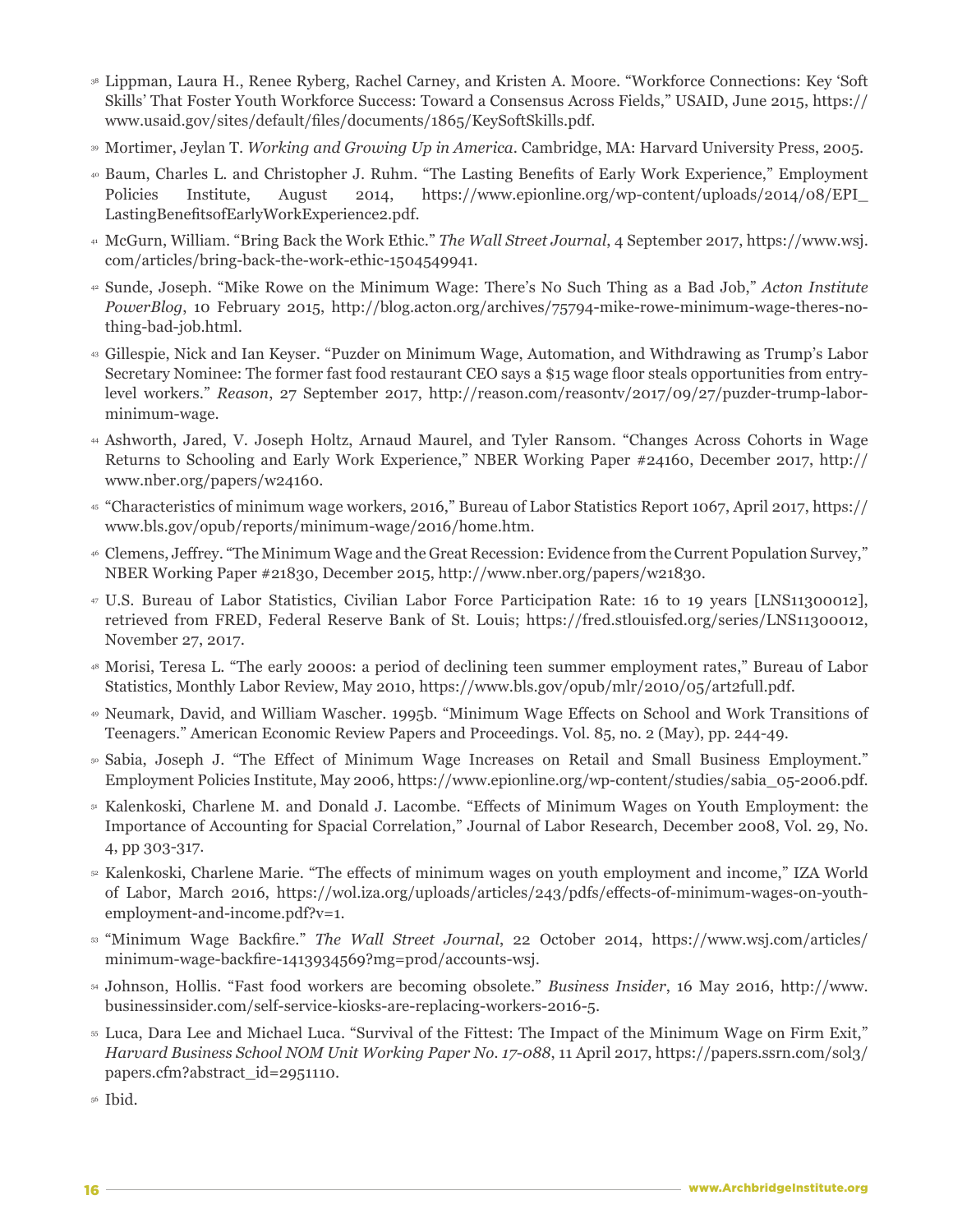- <sup>57</sup> "Fine Dining Server Salaries in the United States." *Indeed*, 21 January 2018, https://www.indeed.com/salaries/ Fine-Dining-Server-Salaries.
- <sup>58</sup> Lordan, Grace and David Neumark. "People Versus Machines: The Impact of Minimum Wages on Automatable Employment," NBER Working Paper #23667, August 2017, http://www.nber.org/papers/w23667.
- <sup>59</sup> Meer, Jonathan and Jeremy West. "Effects of Minimum Wage on Employment Dynamics," NBER Working Paper #19262, August 2013, http://www.nber.org/papers/w19262.
- <sup>60</sup> "Minimum wages impede job growth in the long run," IZA Institute of Labor Economics, 24 April 2015, http:// newsroom.iza.org/en/2015/04/24/minimum-wages-impede-job-growth-in-the-long-run/.
- <sup>61</sup> Frey, Carl Benedikt and Michael A. Osborne. "The Future of Employment: How Susceptible Are Jobs to Computerisation?" Oxford University, 17 September 2013, https://www.oxfordmartin.ox.ac.uk/downloads/ academic/The\_Future\_of\_Employment.pdf.
- <sup>62</sup> Smith, Noah. "Higher Minimum Wages Will Give High Tech a Boost," *Bloomberg View*, 22 August 2017, https://www.bloomberg.com/view/articles/2017-08-22/higher-minimum-wages-will-give-high-tech-a-boost.
- <sup>63</sup> Powell, Alvin. "Golden Age for Team Players: Strong social skills increasingly valuable to employers, study finds." *Harvard Gazette*, 23 October 2017, https://news.harvard.edu/gazette/story/2017/10/social-skillsincreasingly-valuable-to-employers-harvard-economist-finds/.

*The author would like to thank Elliot Young for his review and comments.*